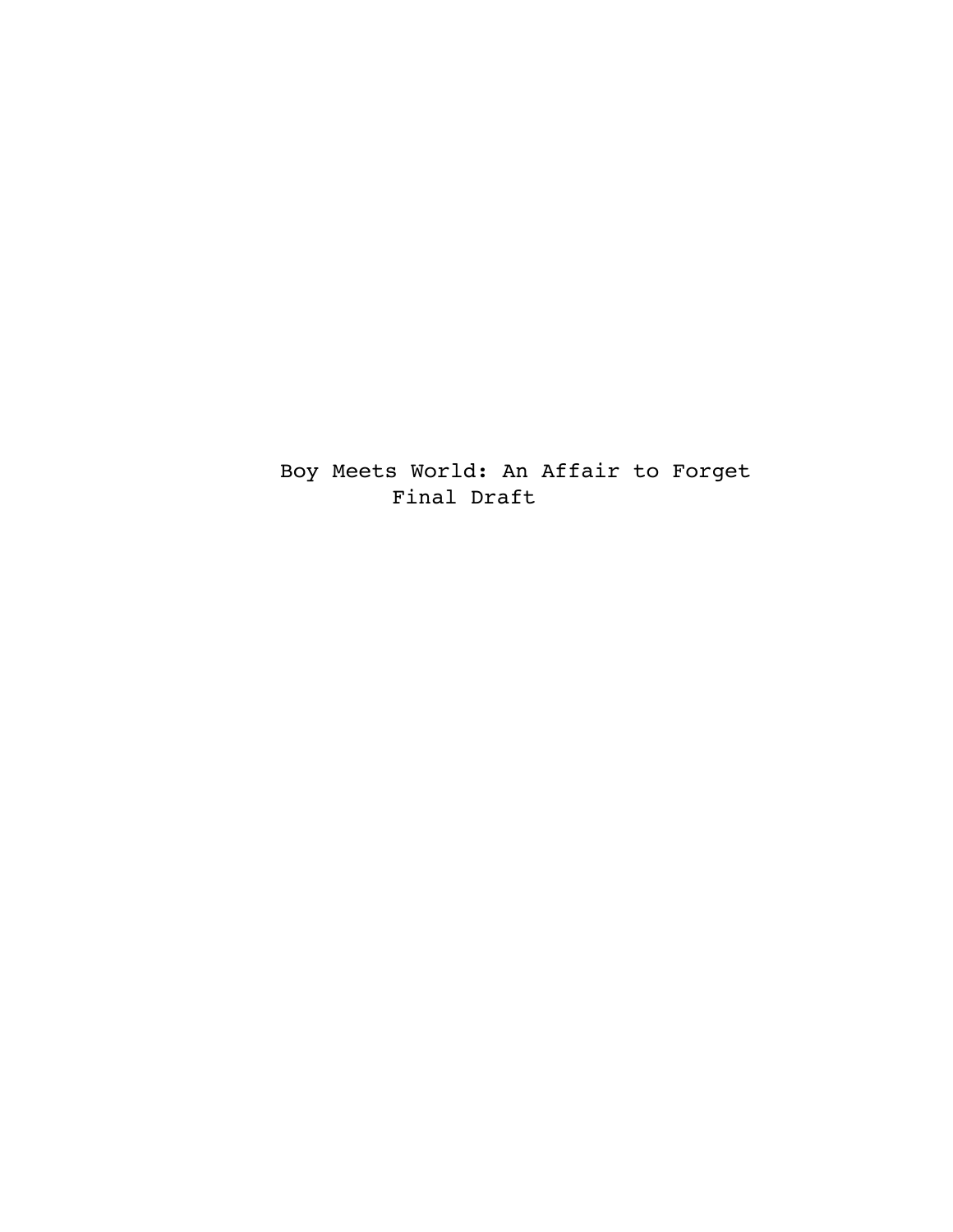[Cory is standing by the lockers watching a group of guys talking to a gorgeous tall blonde girl. Topanga approaches and stands with Cory, watching on] TOPANGA Why are all those guys talking to Shawn's girlfriend?

# **CORY**

Well, Shawn and Jennifer broke up this morning and look at her – she's already on the prowl!

### TOPANGA

How's Shawn taking it?

### CORY

Are you kidding? Shawn is Shawn. You can't keep Shawn down!

[Camera zooms out to reveal Shawn slumped on the floor beside Cory]

> CORY Get up, Shawn.

### SHAWN

[forlorn] She dumped me! She dumped me good. I didn't even see it coming.

# CORY

[kneels down and pats Shawn sadly] Look what they've done to my boy!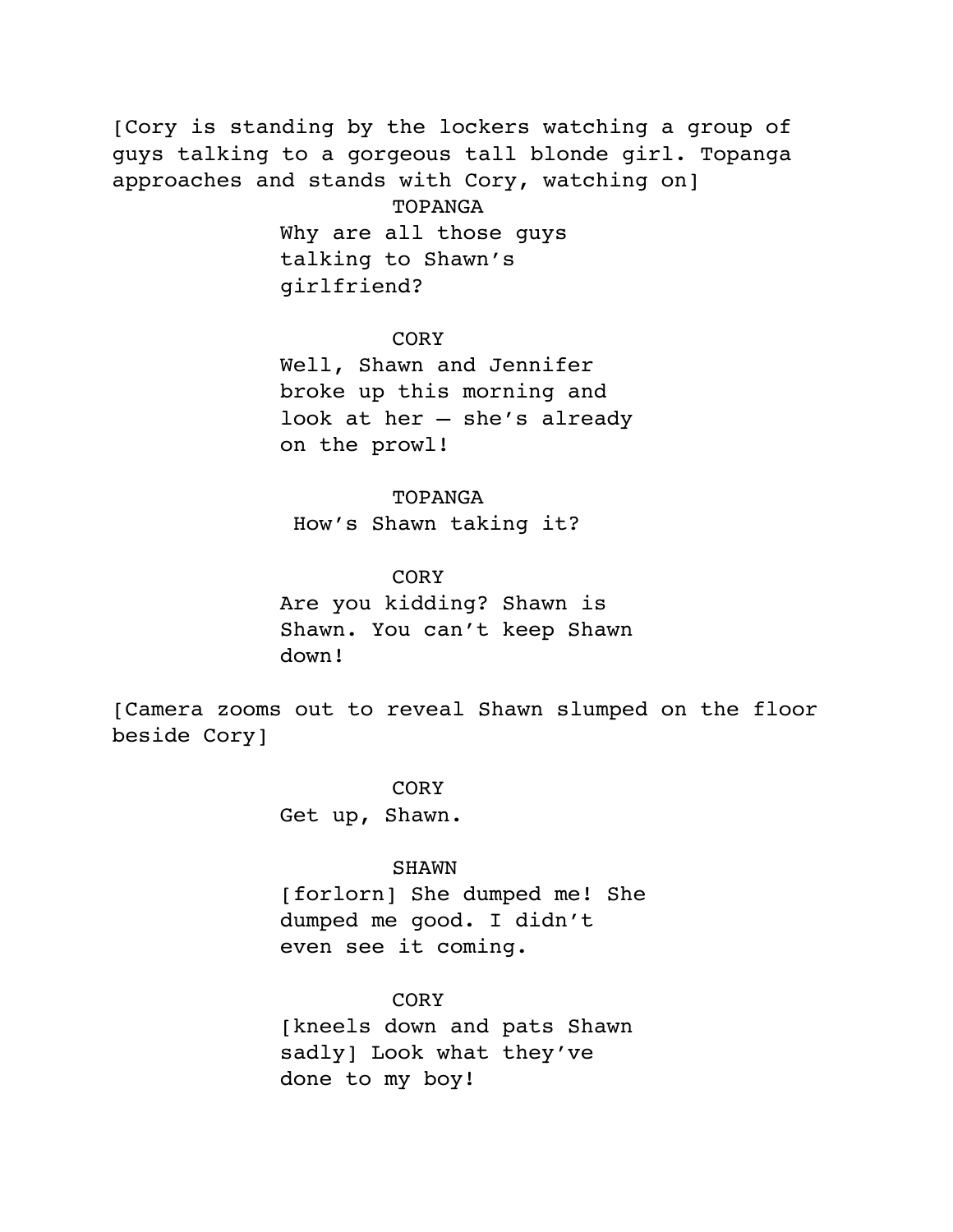### TOPANGA

[steps over Shawn and kneels down at his other side] Look, Shawn, if it's any consolation, I think you can do a *lot* better than Jennifer Bassett.

### SHAWN

[mopey] You think so? CORY Uh, wait a minute. Topanga, have you *looked* at Jennifer?

# TOPANGA

[turns and looks at Jennifer, then stands upl Ok, so she's pretty, she's tall, she drives a new red convertible... oh heck, *I'd* go out with her. [turns to her locker]

# **CORY**

[to Shawn] I didn't want to say this when you were with her, but if you ask me, Shawn, Jennifer Bassett is one stuck-up conceited girl.

#### SHAWN

[hopeful] Do you think so?

## **CORY**

Yeah! Nose way up in the air! And frankly, Shawn, I'm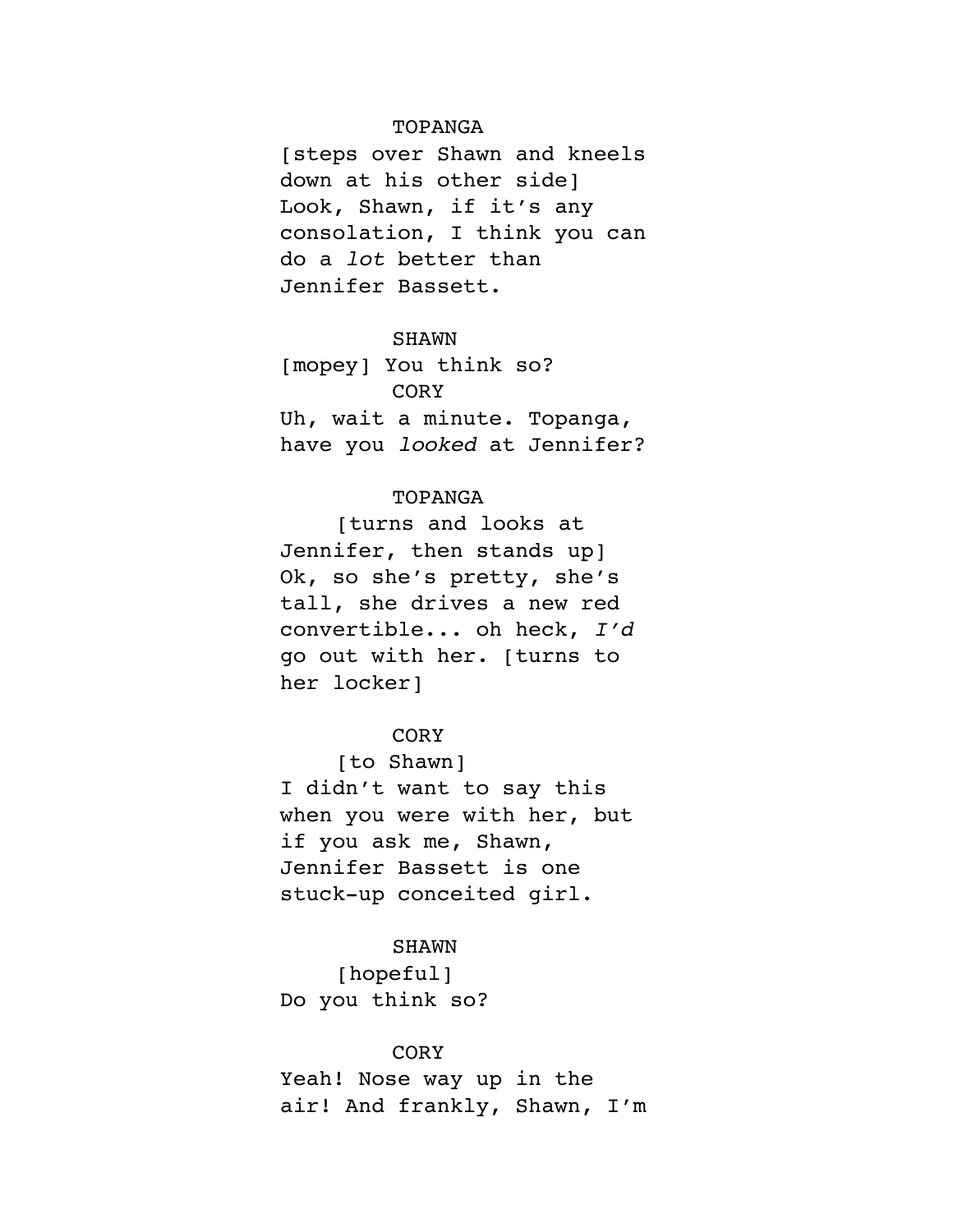not so sure it's her real nose.

# SHAWN

You mean –

# **CORY**

Plastic. Just like her personality. So you're really not missing out on anything! [pats Shawn's leg] So get up! And be Shawn!

# SHAWN

[stands up] Yeah! Yeah, you're right! [marches confidently over to Jennifer and taps her on the shoulder; she turns around] You know what I think, Jen?? I think you're conceited! Yeah! That's right! Conceited! And stuck up! And... [falters] ...something about your nose...

### JENNIFER

What about my nose?! [touches it worriedly]

## SHAWN

Um!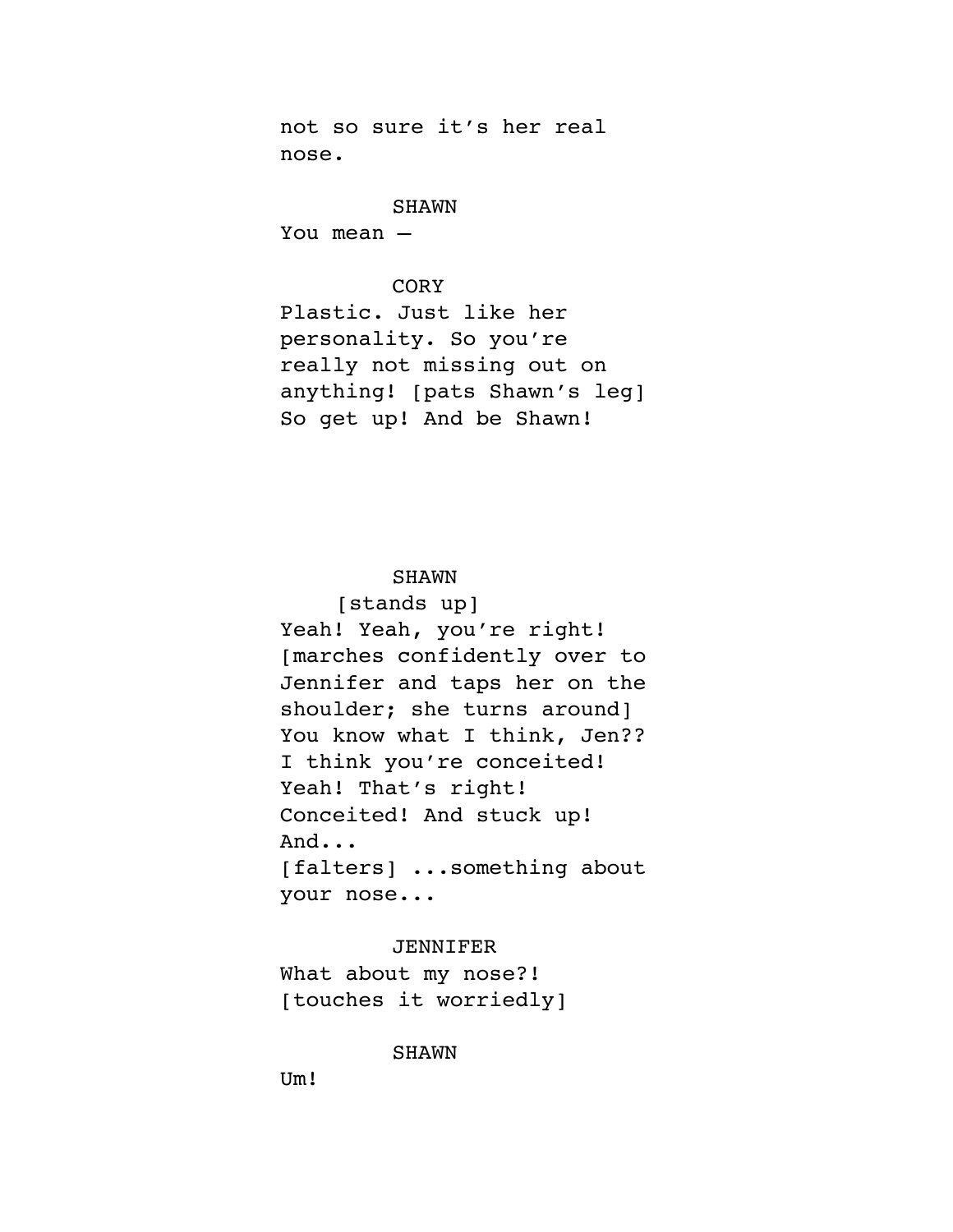## JENNIFER

Who said something about my nose?!

### SHAWN

Um!

[Jennifer spots Cory and glares at him]

CORY: (opens and closes his mouth hopelessly) Um!

# JENNIFER

[turns back to Shawn, smirking] So it was your best friend Cory who made you say these... bad, bad things, mm?

#### SHAWN

Pfft. Like I'd ever tell you.

Jennifer runs her fingers through Shawn's hair and kisses him passionately. Shawn licks his lips thoughtfully.

# SHAWN

Cory Matthews; son of Alan and Amy; grandson of Nana and Sam.

### CORY

[upset] How could you sell out my nana?!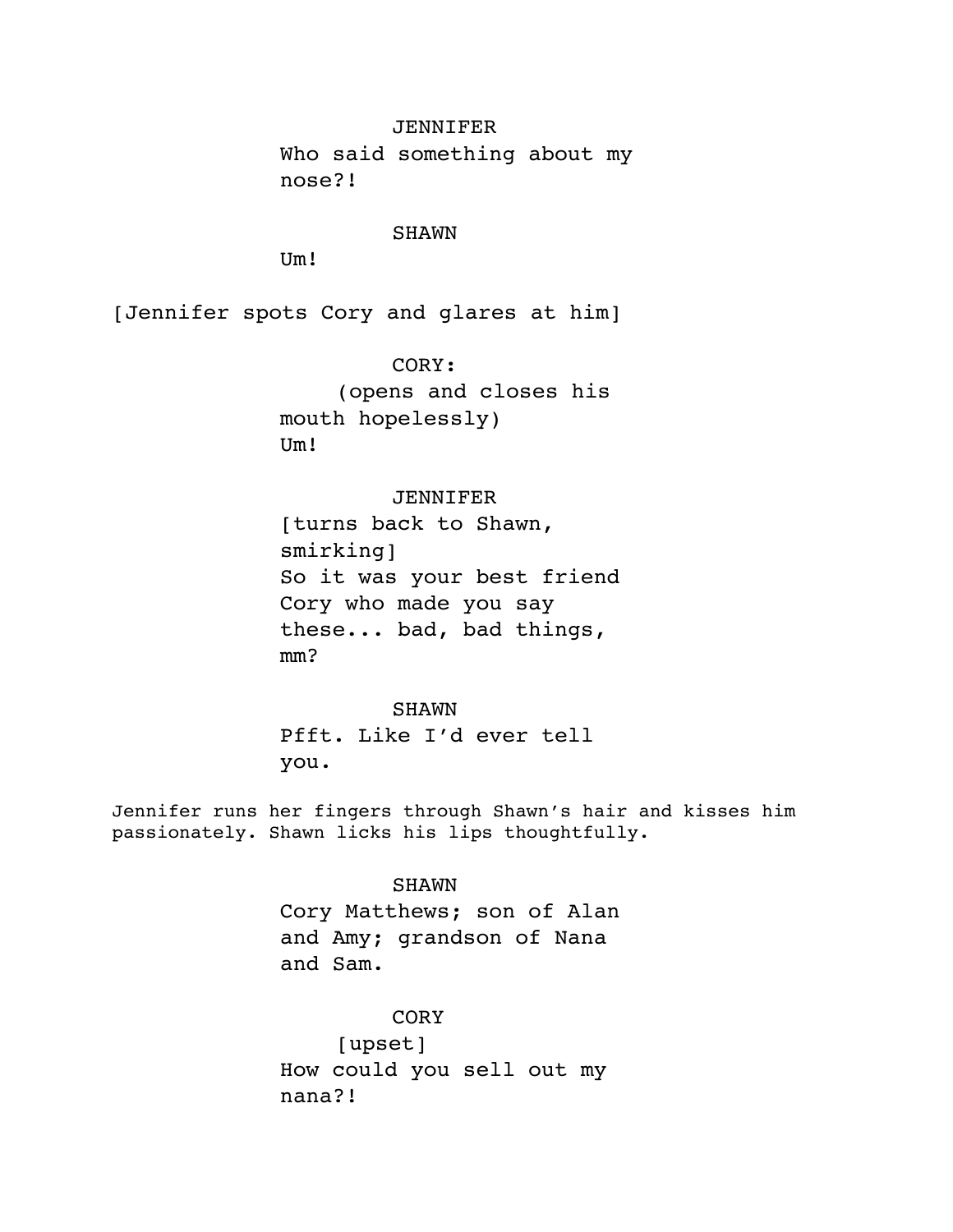# JENNIFER

[to Shawn] You know, I've been thinking. Maybe there could still be something between us.

#### SHAWN

Uhhh... I-I'd be willing to give that a try! Just as long as, uh, you're not mad at Cory.

# JENNIFER

Noooo, Shawn! He's your best friend! How could I ever come between you and your best friend?

Jennifer and Shawn walk off hand in hand. As they pass Cory, Jennifer hisses at him.

### **CORY**

 [To Topanga] Did you see that?!

# TOPANGA Yeah, I saw that.

**CORY** What do you think it means?

TOPANGA Nothing good for you!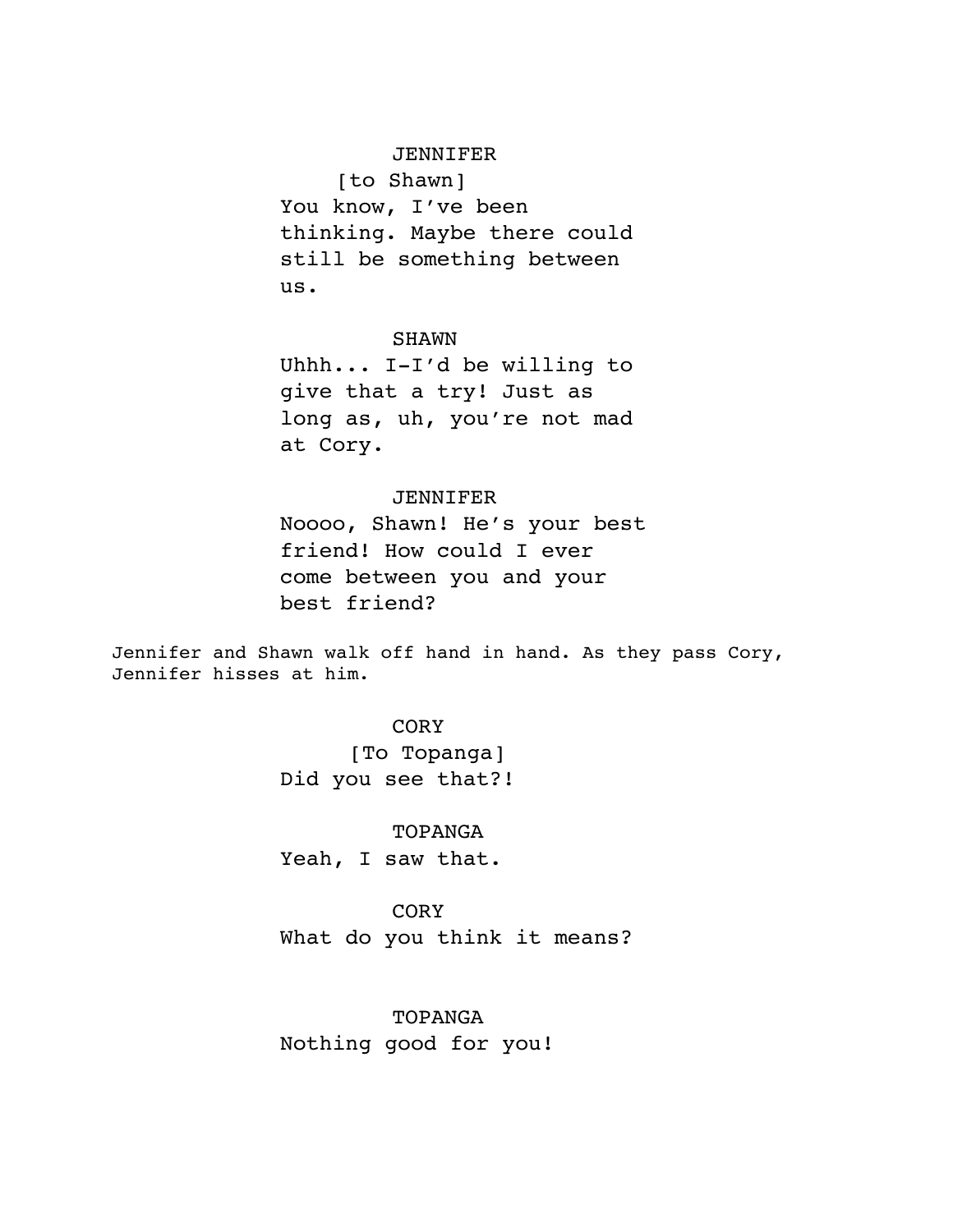[Chubbies. Shawn is already sitting down and Cory enters, sitting opposite.]

# **CORY**

Shawn! Hey. Listen, I was just curious. What does it mean when a girl goes [makes violent hissing sound]?

#### SHAWN

Cory, c'mon, she was just being playful.

# **CORY**

Playful like a spider when it catches a fly and sucks out its head-meat?

### SHAWN

She was upset, y'know, after all those *terrible things* you said about her—

# **CORY**

Shawn! I said them to you! To make my best friend feel better about being dumped. May I speak freely?

[Jennifer enters and approaches, standing behind Cory]

# SHAWN

(notices Jennifer) I don't think that's wise...

### **CORY**

Well maybe I'm just not wise. Jennifer – or should I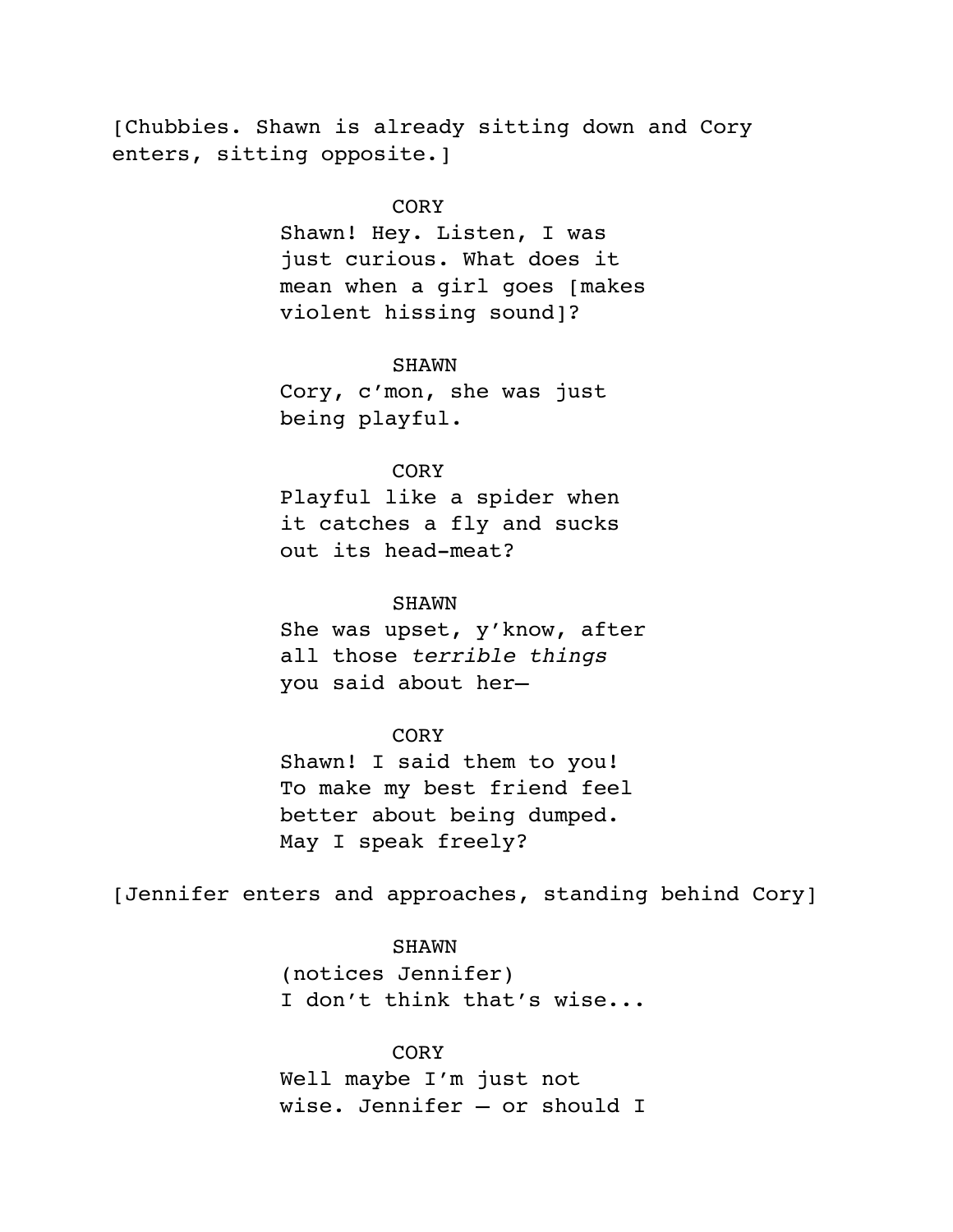say, Zathrak the Undead – is a stuck-up, manipulative, cold-blooded, ohh...

Shawn is desperately trying to convey to Cory to shut up

# CORY

She's right behind me anticipating my head-meat, isn't she?

#### JENNIFER

Hello, Cory.

### **CORY**

All hail Zathrak...

# JENNIFER

Shawn, you and I have been working *so hard* to make this relationship work. But there are some people who only want to tear us apart, so I don't think we should allow those negative presences in our lives. [pouts] Do you?

### SHAWN

Well, now, Jennifer, I'm not so sure I see it that way.

Jennifer pushes Shawn onto an empty seat, gets on top of him and they start making out as Cory watches on curiously

> SHAWN [off-screen]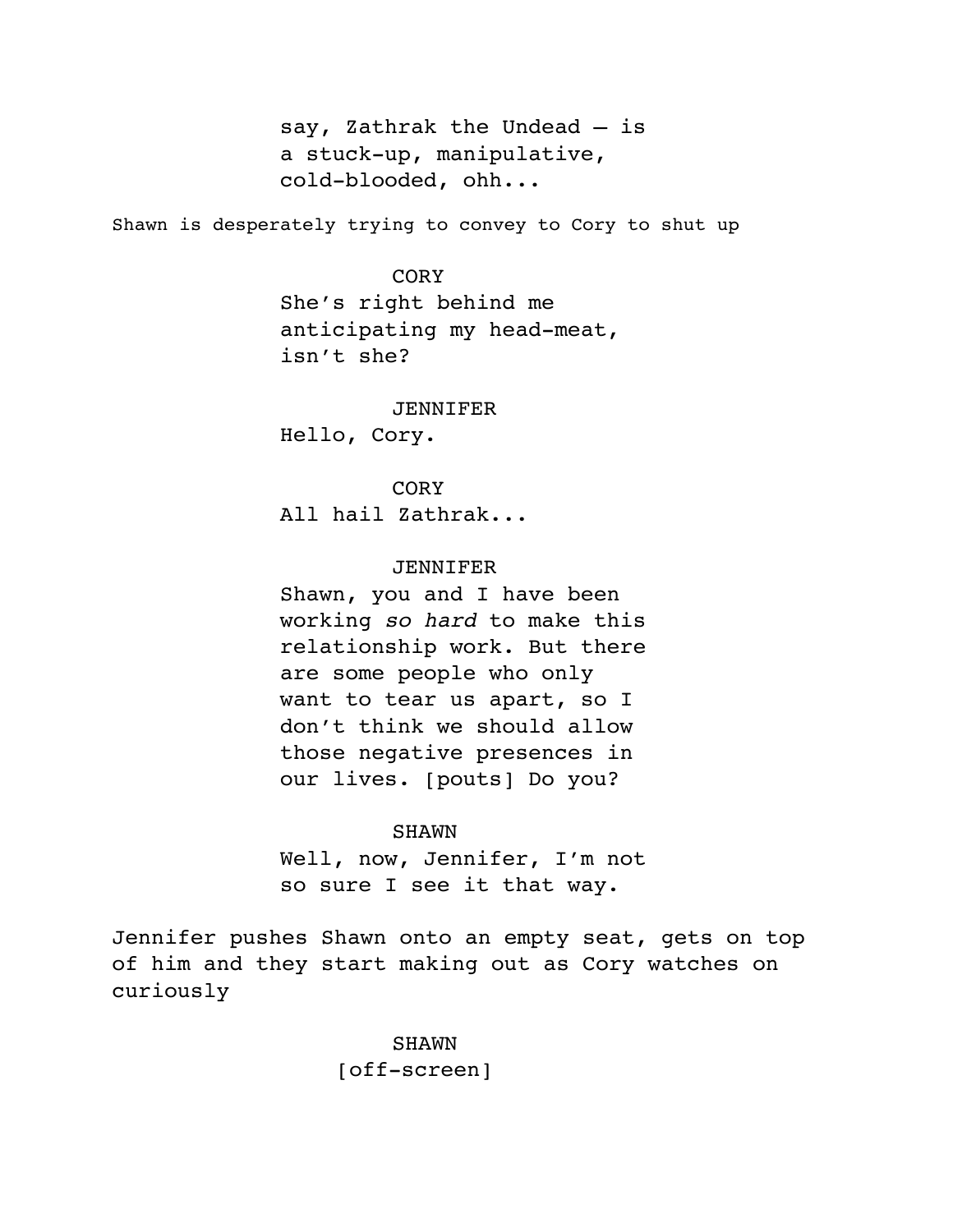Wow, suddenly everything is so clear!

# JENNIFER [off-screen] Then you see my point?

[Cory looks pained]

SHAWN Yes! Yes, you're a really good debater.

Jennifer and Shawn emerge looking ruffled, sitting in the seat in front of Cory, who can hear everything they're saying

# JENNIFER

So if you wanna be my boyfriend, I think you should tell Cory you can't see him anymore.

### SHAWN

But we've been best friends our whole lives! I mean, how am I supposed to just say 'Cory, you're out of my life'?

[Jennifer looks at Shawn seductively]

# SHAWN

Ooh, more! [kisses her again] Cory, could you come here for a sec??

**CORY** [stands up looking hopeful]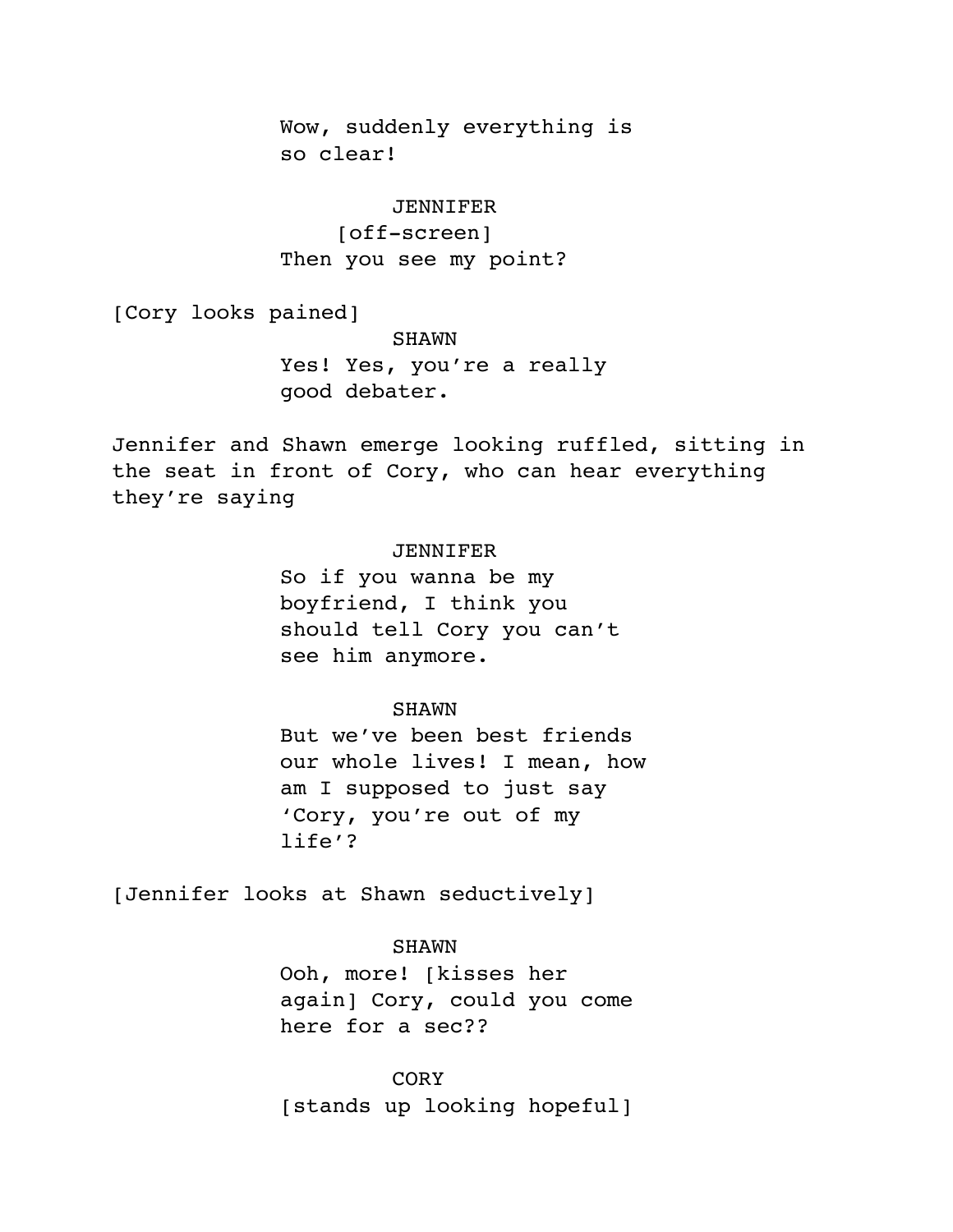# Oh maybe this is good news!

Cory runs to where Shawn and Jennifer are making out and his face falls

[Later at Chubbies. Waiters are clearing up and clearly preparing to close; Topanga is standing up and looking down at Cory, who is slumped on the floor looking miserable]

#### TOPANGA

Get up, Cory.

CORY

He dumped me! He dumped me good! And I'd thought 'Oh, maybe this is good news'!

 $---$ 

[Cory's house. Eric is alone in the kitchen getting milk out of the fridge when Amy and Alan come home.]

> **ERIC** Well it's about time you kids got home, it's almost eleven 'o' clock, I was worried sick! I had Feeny looking for you; I called the police!

> > AMY

Really?

ERIC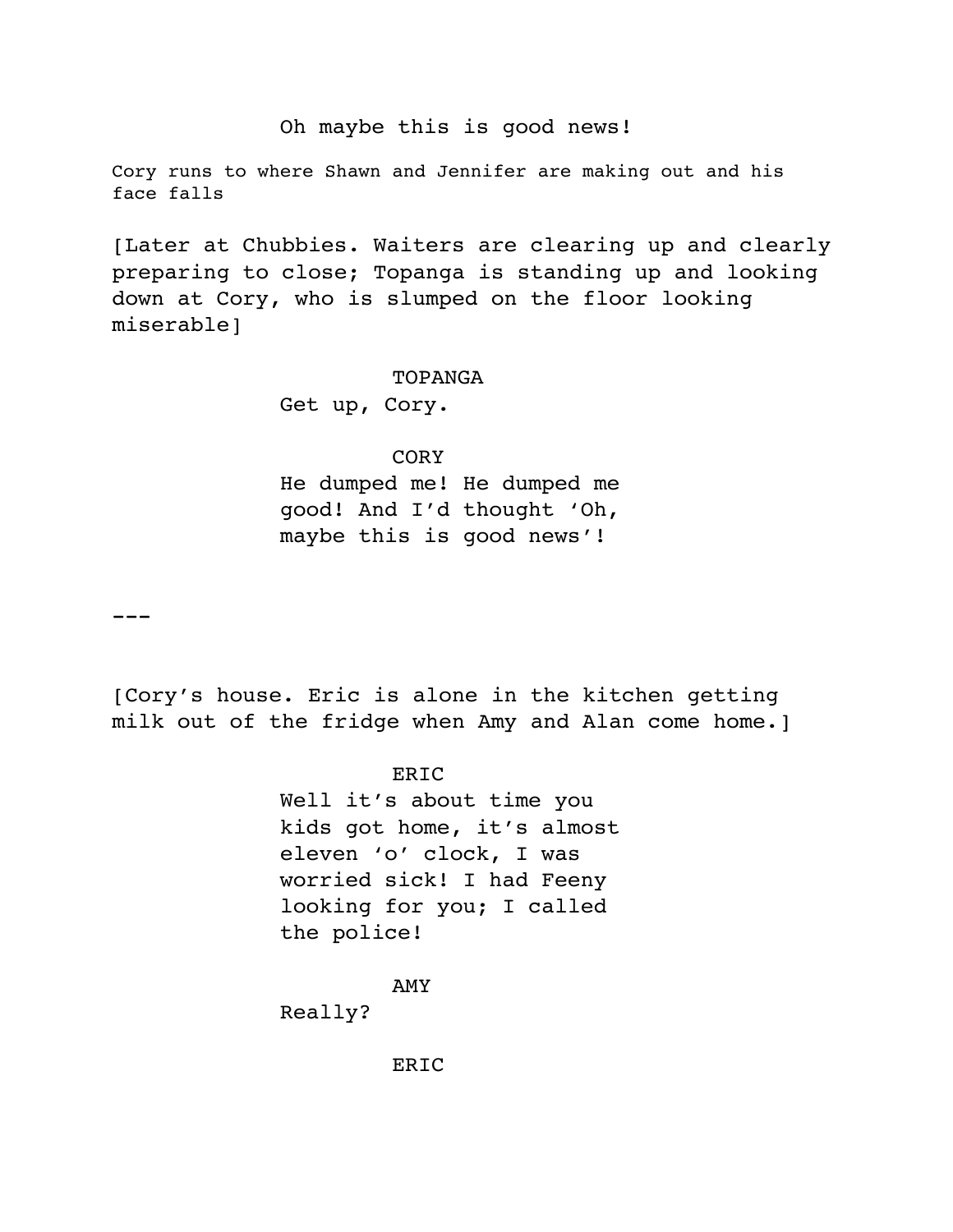Nah, I didn't even know you'd left. So, nice time?

AMY Yes, we went to the theatre!

ERIC Big musical extravaganza?

AMY Nope, one woman show.

# ERIC:

Juggling?

# ALAN

No, there wasn't any juggling. She sat on a stool and told the remarkable story of her life.

#### ERIC

Oh. Couldn't afford a real show, huh, Dad?

# ALAN

[takes a pair of tickets from his jacket pocket and hands them to Eric] Excuse me?

### ERIC

[looking at the tickets]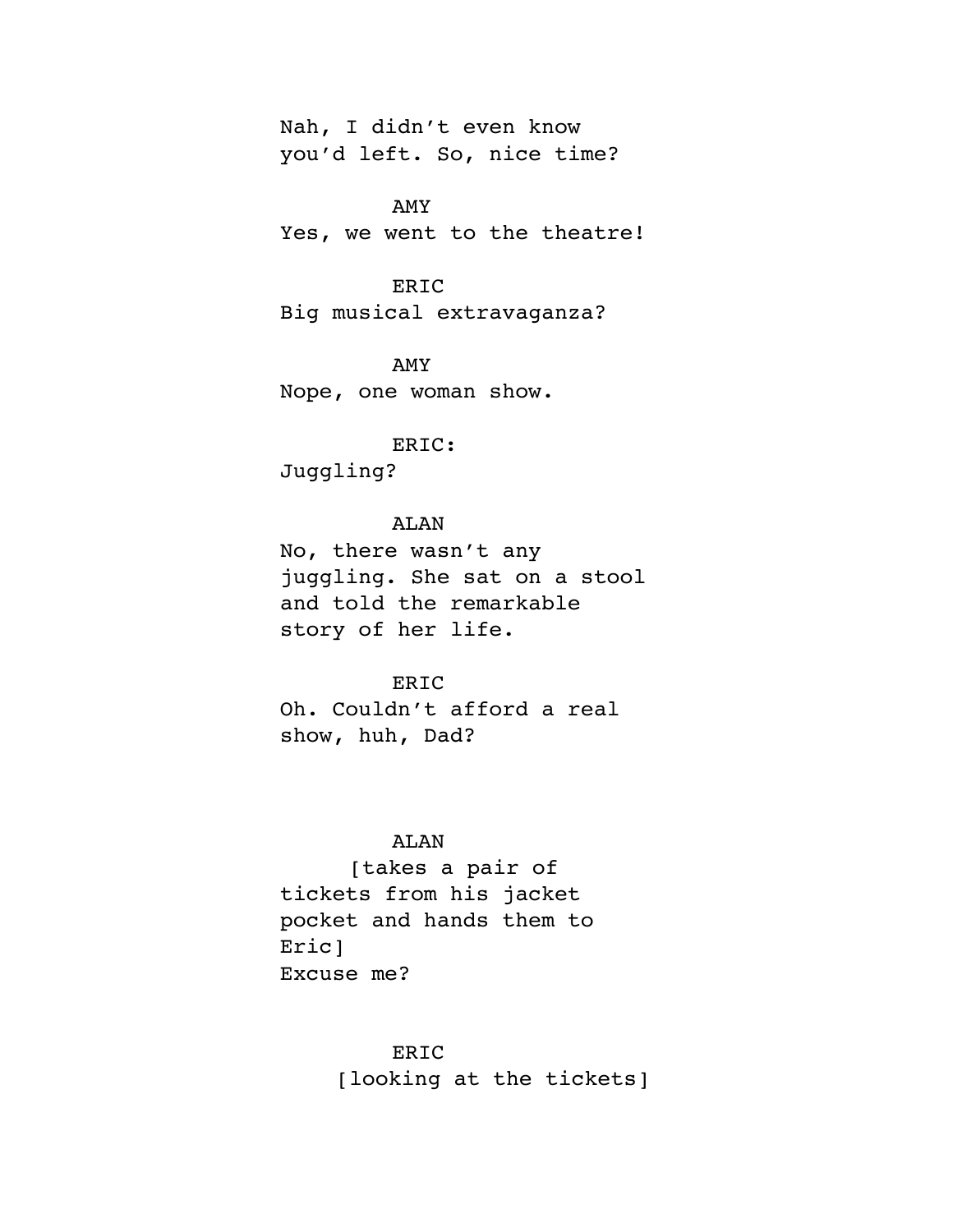Thirty bucks?! You spent thirty bucks listening to a lady sitting on a stool?

# ALAN

We weren't the only ones. Three hundred seat theatre – sold out.

# ERIC

[astonished] Three hundred seats at thirty bucks a pop?! That's like... [thinks] ...three hundred times thirty...

# AMY

The show's been sold out for months, we were lucky to get seats!

### ERIC

[thoughtful] Sold out for months, huh? Interesting...

[Presumably later at the house; Eric is alone in the kitchen typing painfully slowly on a laptop surrounded by a printer and many screwed up pieces of paper. Cory enters and reads the piece of paper Eric is clearly typing from.]

> CORY 'Eric Matthews: Look at me, look at me; a one woman show'?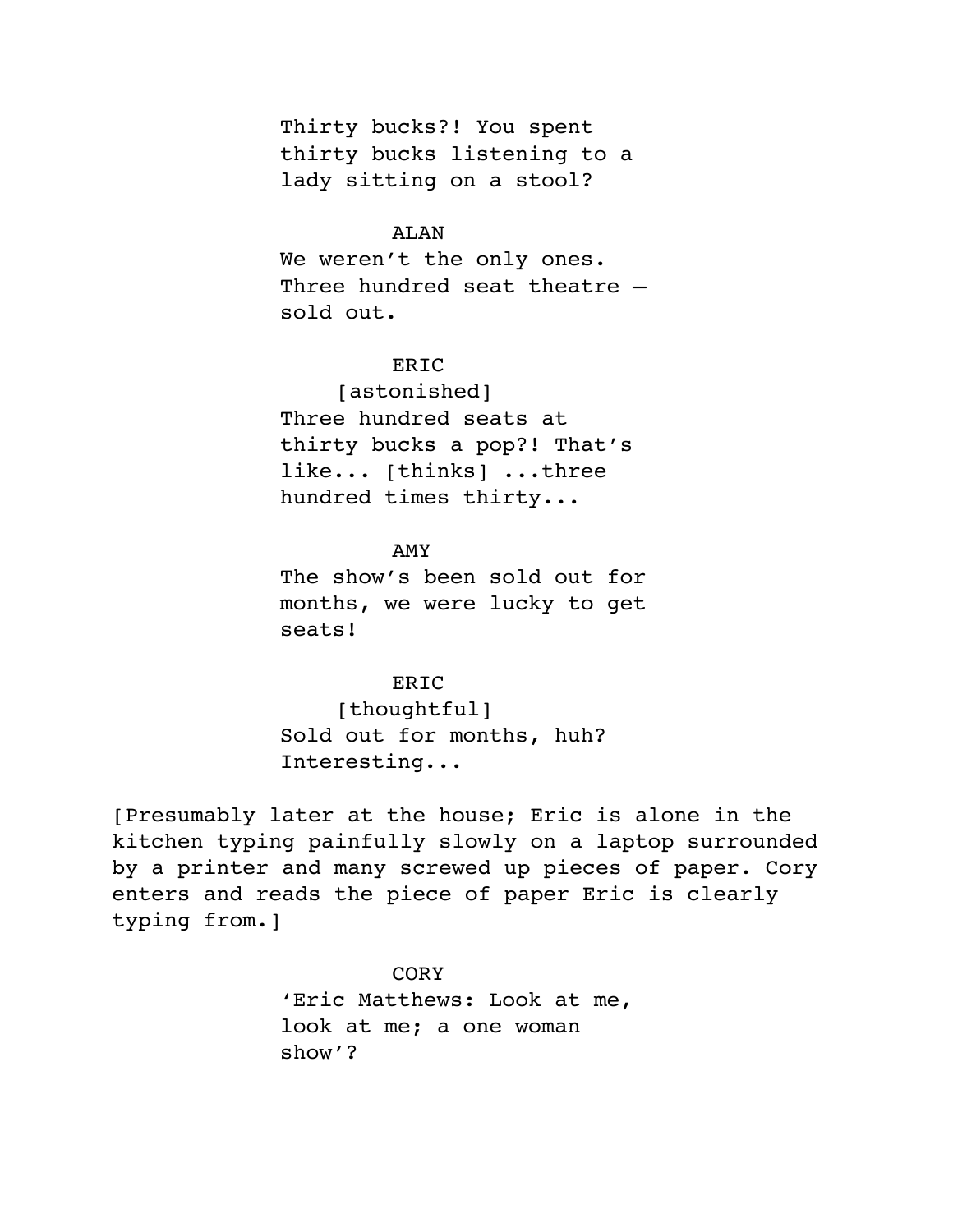# ERIC

Oh yeah - *man*. [scribbles out the mistake and corrects it] See for me this would be 'man'.

# **CORY**

[picks up the paper and begins to read it] So you're writing a play?

### ERIC

Yup.

**CORY** About... you.

# ERIC

Yeah. Y'know, let me bounce the opening off you.

**CORY** 

Let me bounce *this* off you. [throws the pad at Eric] Nobody cares!

# ERIC

Oh they'll care. They'll care because I'm a human life. [gazes off into the distance] And when you look at my human life there's all these amazing moments that just pop out. Landmark moments that when you put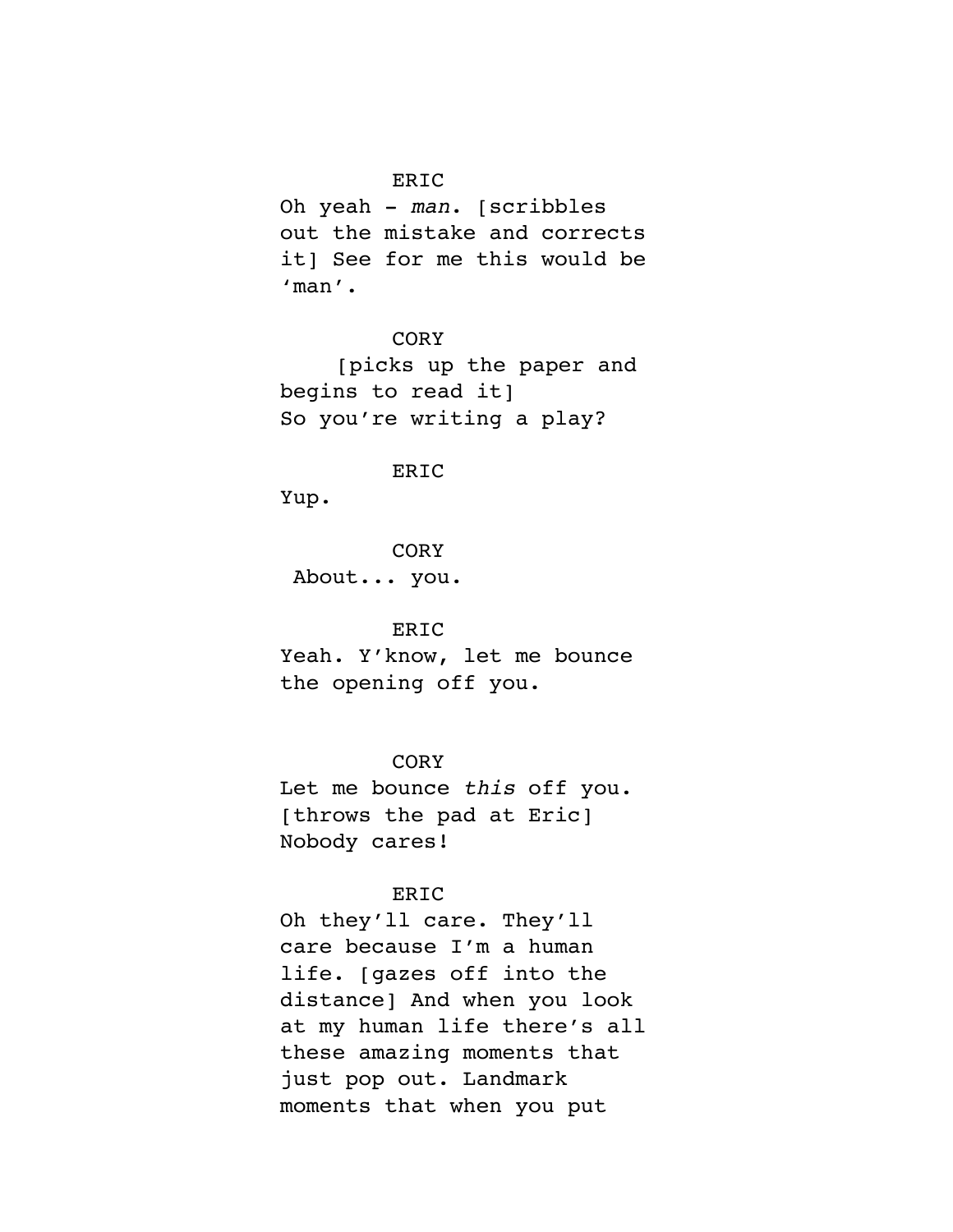them down on paper they just *explode* off the page: Wake up, damn you.

[The phone rings and Eric gets up to answer it]

ERIC [picks up the phone] Hello? [pause] Uh, nope, no 'Dory' here.

# CORY:

[runs to the phone] It's for me! [takes phone] Shawn?

#### SHAWN

[on other end of phone] You're supposed to call me Dawn!

**CORY** Why, is Jennifer there?

# SHAWN

*Dennifer.* No, she's at the mall.

# **CORY**

Y'know what, this is ridiculous. How can you let some girl tell you you can't see your best friend? It's just wrong. D'you hear me? WRONG!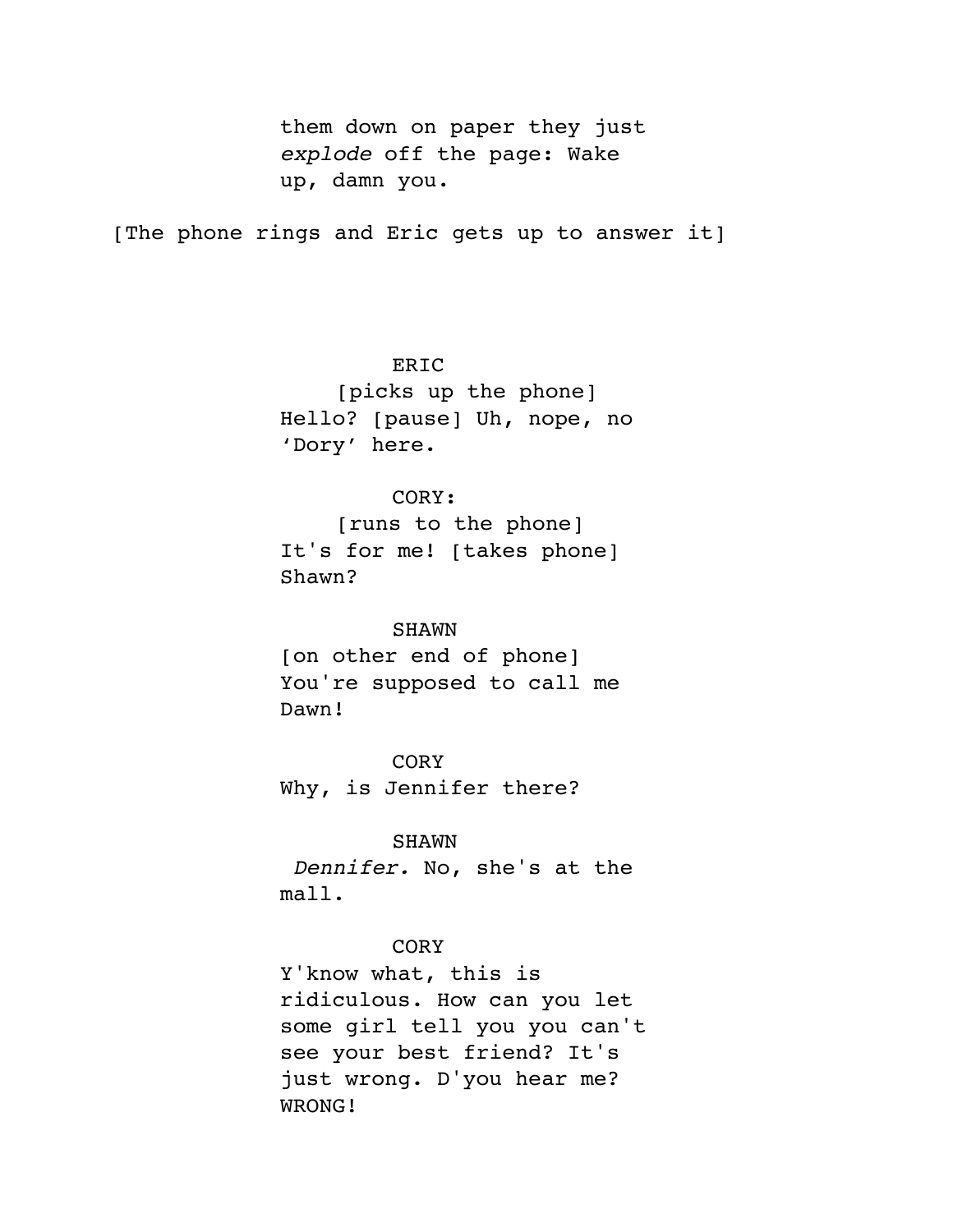[It goes silent. Shawn is looking wistful.]

**CORY** Shawn? Are you there?

[pause]

SHAWN

Yeah. I was just... [smiles] listening to the sound of your voice. Thinking about the old days...

**CORY** 

I gotta see you!

SHAWN

 No! No, we both know that's impossible.

CORY Because of... *her?*

[Shawn's face falls]

CORY

 You're going to let her stand in the way of what we had? Shawn, if you won't see me then I'm going to come right over there and see you.

SHAWN No! No! Don't come here!

**CORY**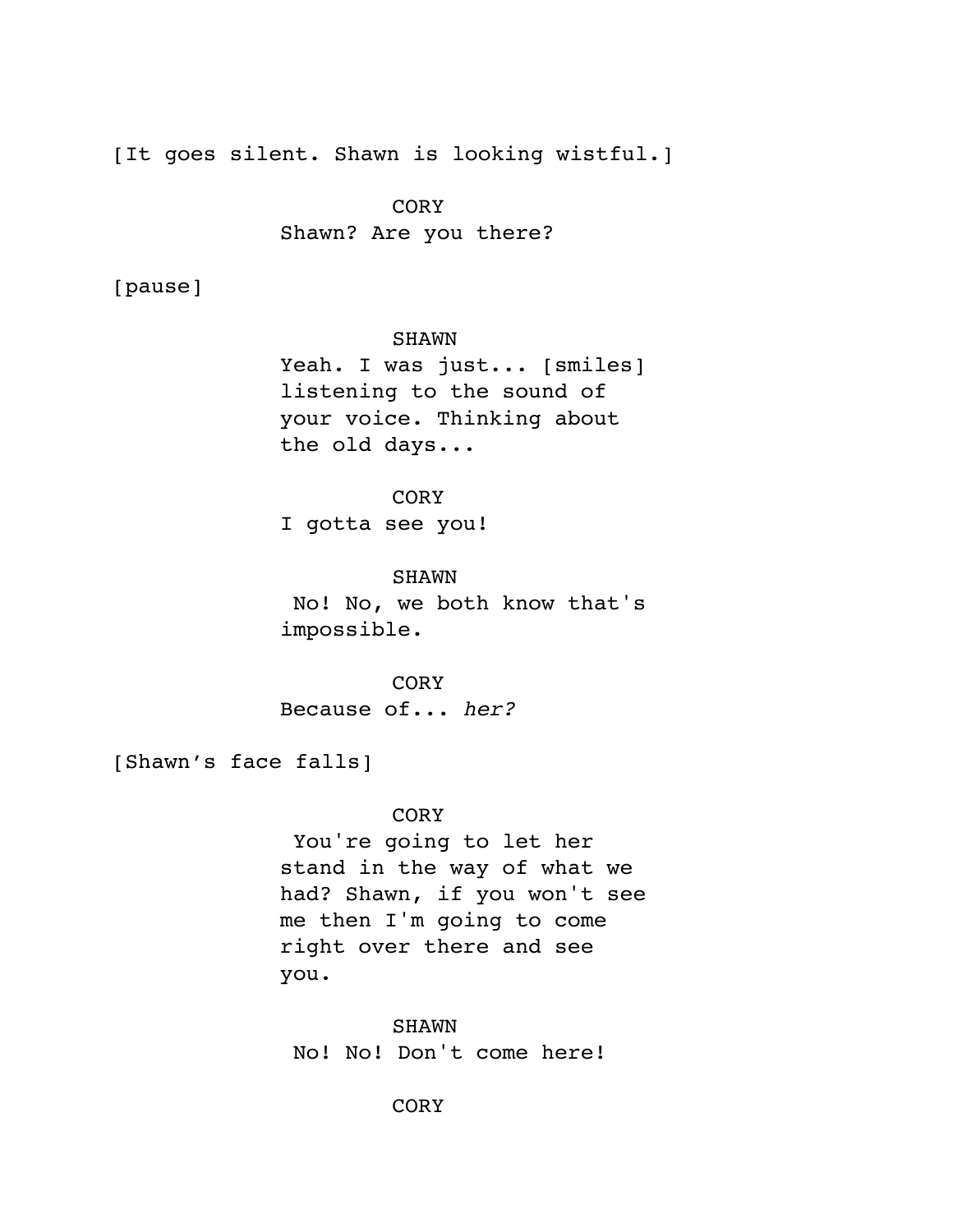I will NOT be ignored!

SHAWN

Okay... okay, I'll see you. But just this once!

CORY

That's all I'm asking for.

SHAWN

The library. Tomorrow morning. Eight 'o' clock.

**CORY** 

 The library it is. Then I'll... step aside forever.

[Both go to put the phone down, then quickly pick it up again to see if the other one is still on the line. Both are silent, though, and they replace the receivers, disappointed. Cory turns around to find Eric standing behind him with his arms crossed.]

ERIC

I want my own room.

[In the library the next morning. Shawn looks around anxiously and shifts in his seat and pulls towards him a cinnamon bun on a plate. Jennifer walks in unexpectedly.]

JENNIFER

Shawn!

SHAWN

[jumps up] Jennifer! Uh, how're you doing? Really!

### **JENNIFER**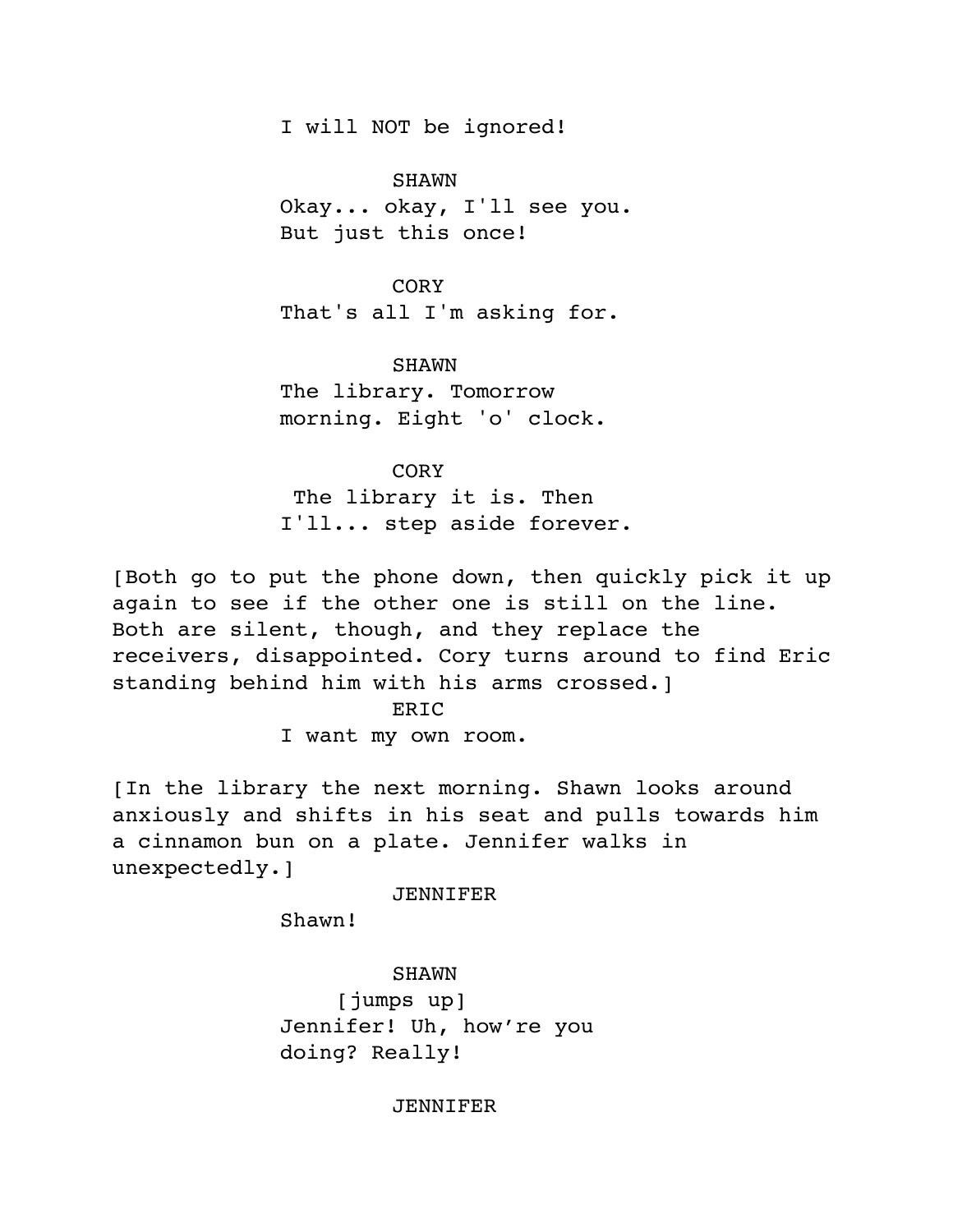I've been looking all over for you. But... what are you doing in the library?

# SHAWN

I-I'm studying! Really!

### **JENNIFER**

 [pleased, she pulls up a chair and sits down with him] You see! Now that you don't spend all that time with Cory, you're putting your time to better use. [sees the plate] Who's the cinnamon bun for?

#### SHAWN

What  $-$  what  $-$  what  $-$  this one here?

#### JENNIFER

 Yeah. The one with the little blue bow and the 'C' on it...

# SHAWN

[laughs nervously] Right! Right, it's got a 'C' on it. Uh... it stands for... 'C [see], I knew you'd be here!'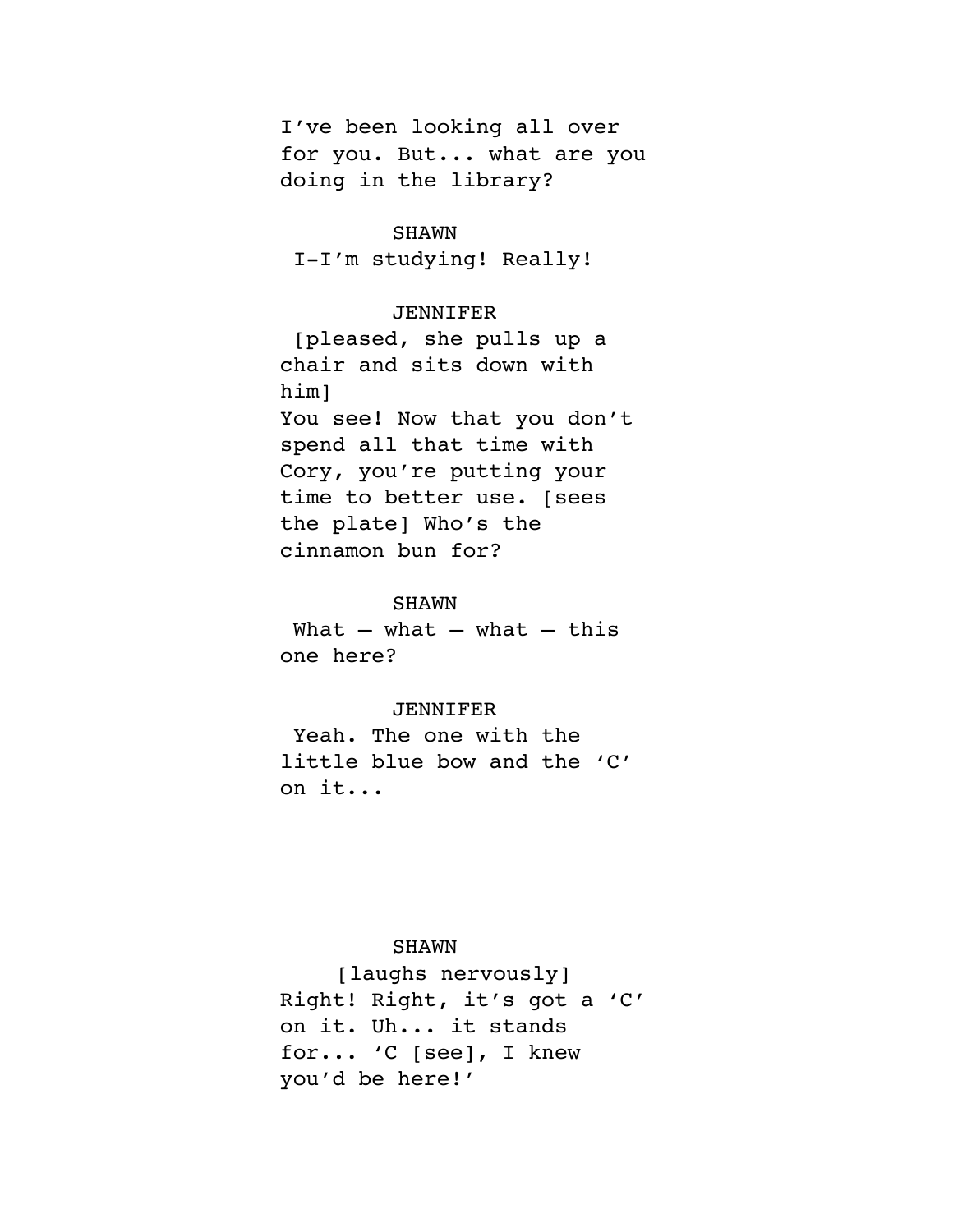[hands her the plate and watches regretfully as she takes a bite from the bun]

### TOPANGA

[spots the couple of approaches their table] Hi, Shawn!

#### SHAWN

 Oh, Topanga! Do you know... [gestures to Jennifer]?

TOPANGA & JENNIFER [barely look at each other and give a dismissive wave] Hi.

# TOPANGA

I just came from the, uh, classic section. You know. *Classics.* Old favourites? [Shawn catches on] There's something there you might be interested in.

### SHAWN

 Oh! Ok! Thank you, Topanga. I'll just go... check out that book then!

VOICE FROM BEHIND THE BOOKCASE Shawn!

SHAWN Cory, is that you?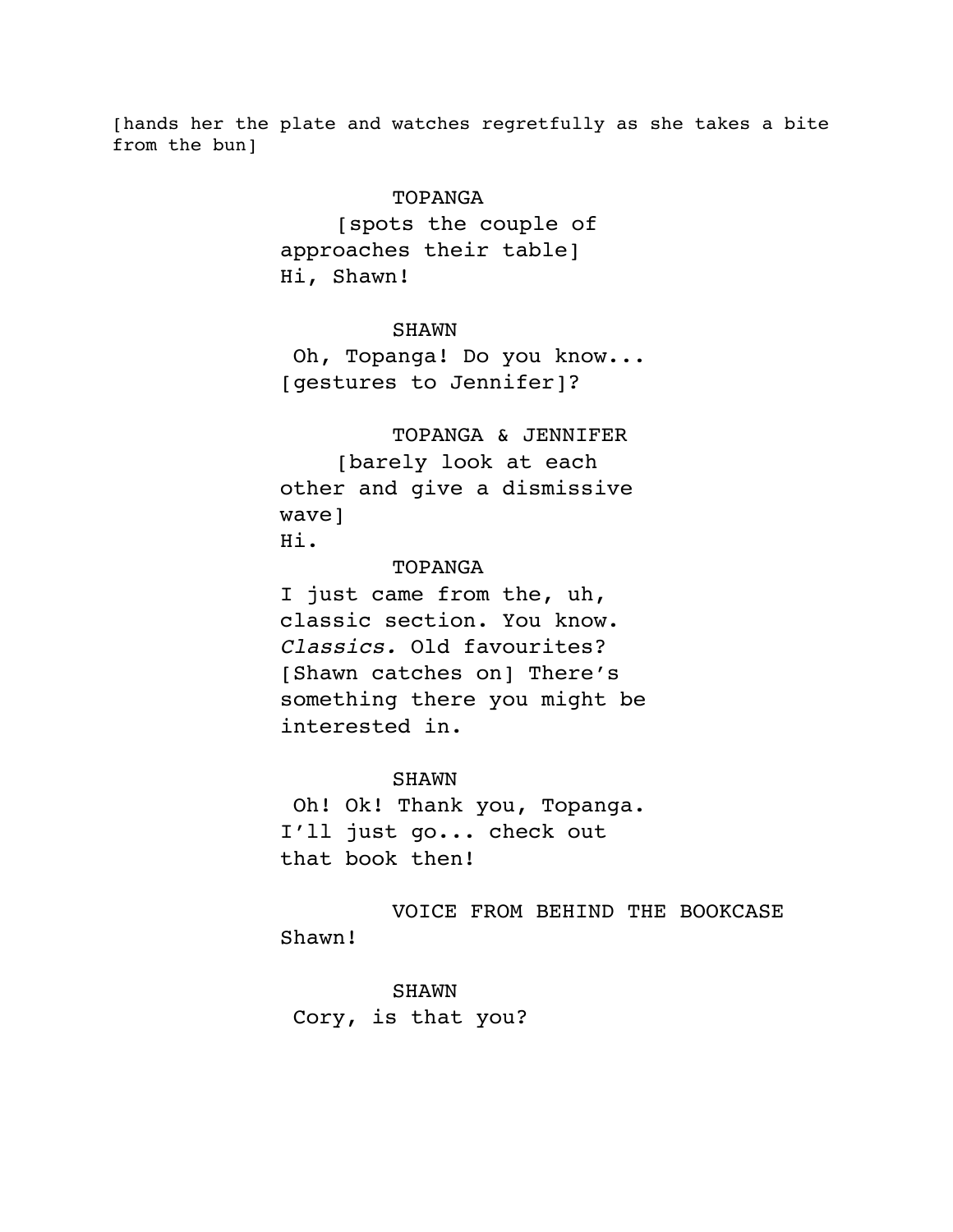# CORY

 No, it's the audio book section, you moron.

[Cory's hidden on the other side of the bookcase, so Shawn removes a couple of books from the middle shelf so that they can see each other]

# **CORY**

 Hi. I was hoping you'd come alone.

### SHAWN

 Yeah, I tried but you-knowwho wouldn't hear of it. I think she suspects...

### **CORY**

 Hey, I understand that she's important to you.

### SHAWN

[nods grimly] We both knew that this would happen eventually.

**CORY** 

[nods] Getting older...

### SHAWN

Meeting girls...

CORY Having relationships with those girls...

SHAWN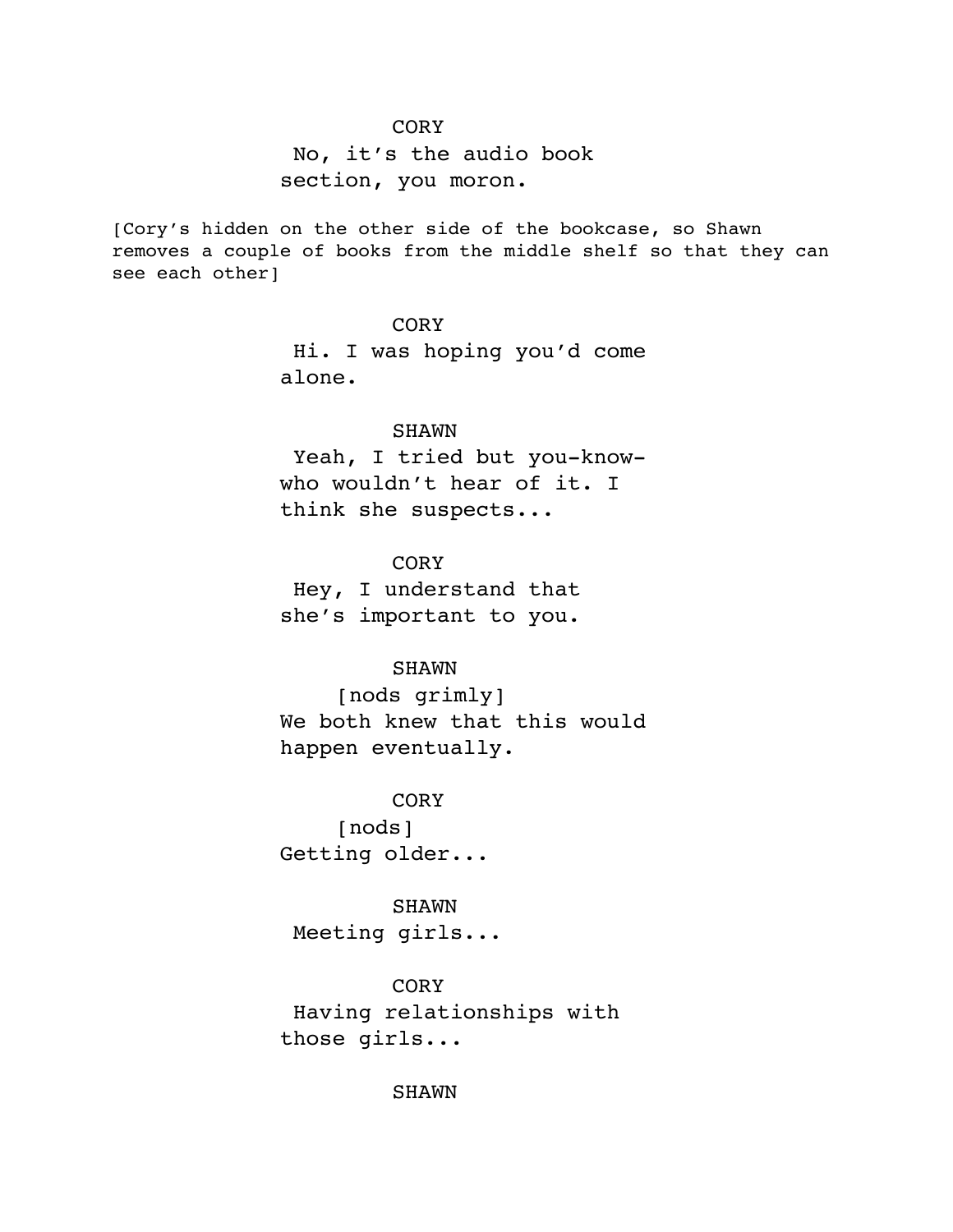Which means there's less time for...

### BOTH

 Best friends to spend time together.

# SHAWN

It's only natural...

# CORY

Sure. Natural... Hey, [grins] that cinnabun *was* for me, wasn't it?

# SHAWN

 [looks down, blushing, and giggles] Cory!

[Both go quiet and stare at each other fondly]

### CORY

We gotta meet!

### SHAWN

But where?

# CORY

Paris!

SHAWN That's the first place she'd look.

> **CORY** [sighs]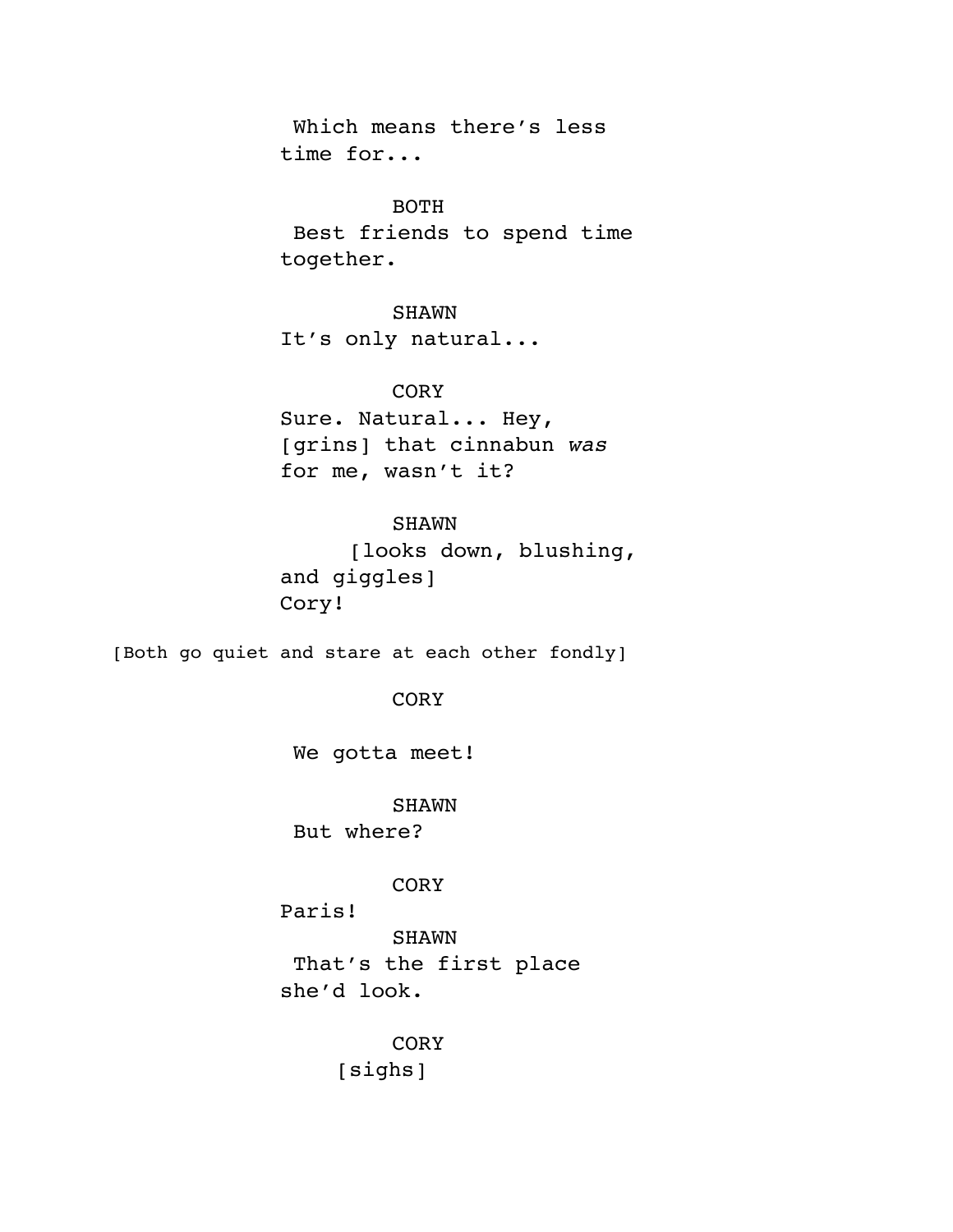Well if not Paris, then where?

#### SHAWN

Some place no woman would ever look.

# **CORY**

The Three Stooges!

# SHAWN

 Er... I don't think that would work actually... **CORY** Well then, it's simple. We're just going to have to find time to sneak off and talk about sports and stuff.

# SHAWN

That's no life!

### CORY

It's all we have left...

### JENNIFER

Shawn?

[Shawn jams the books back onto the shelf to hide Cory]

# JENNIFER

 You've been over here for a long time... Is he here??

# SHAWN

Uh... [feigns innocence and adopts a bad British accent]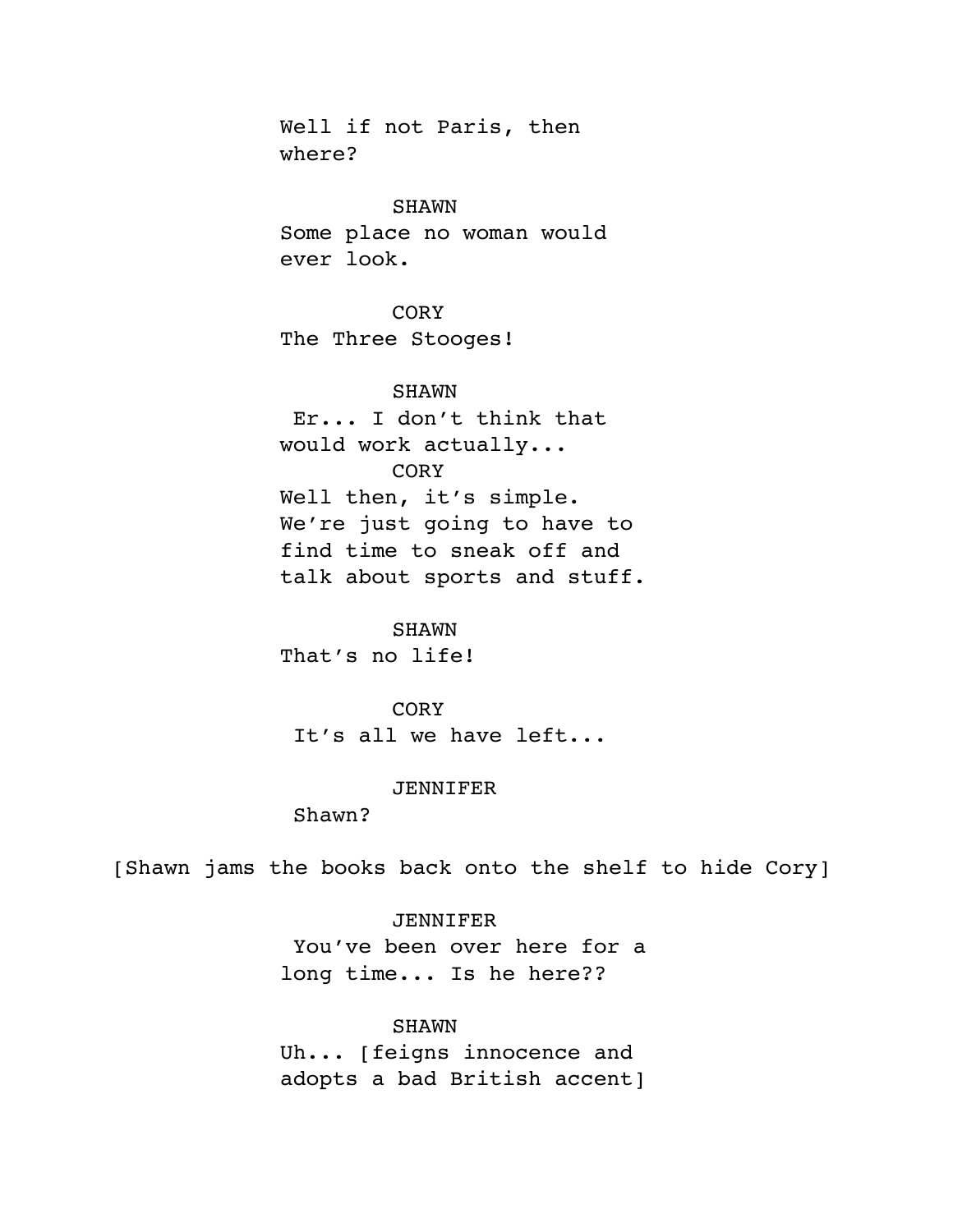'he'?? I have no idea of any 'he' of whom you speakun!

[Jennifer angrily searches the shelves, just missing Cory]

#### SHAWN

See! I told you there wasn't anyone there.

#### JENNIFER

[softens] Fine... Walk me to French class? [rubs his neck] Wow, you're tense! Let me sit behind you and rub your shoulders.

### SHAWN

 Yeah, I... I'd like that... [Jennifer drags Shawn away. Shawn looks miserably back at Cory, and Cory watches on from behind the bookcase.]

#### CORY

*I* used to sit behind him...

**[It's night time at The Matthews' house. Eric comes out the back door into the garden carrying a book.]**

#### ERIC

Mr Feeny? [There's no answer. Eric walks up to the fence.] ERIC

#### MR FEENY?!

[Camera pans round to show Mr Feeny just behind the fence, bending down and doing gardening. He flinches at the sound of Eric and stands up.]

> MR FEENY I'm right here, Mr Matthews!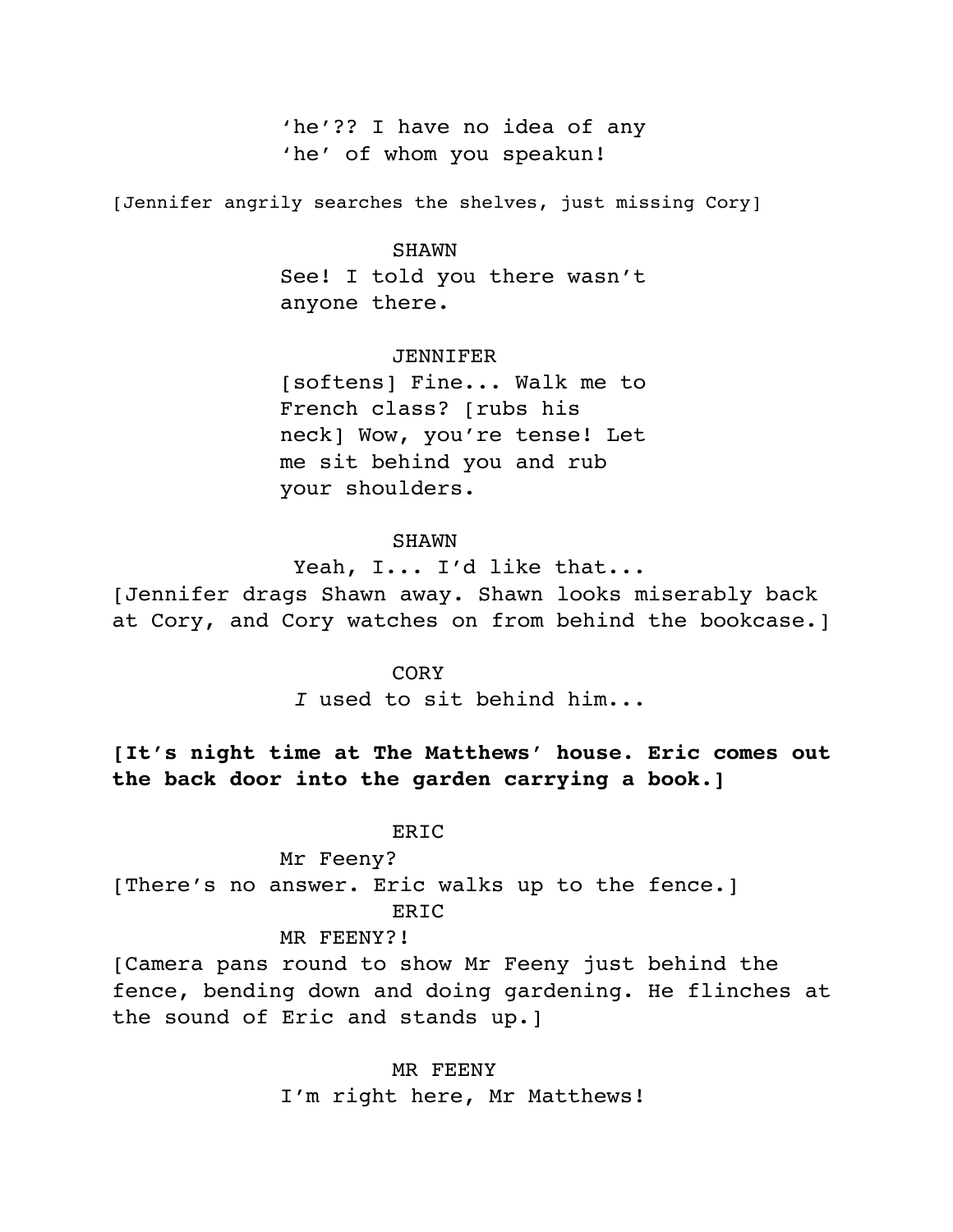ERIC [grins] Oh. I need you to do me a favour. I need you to read this – it's a play I wrote. MR FEENY [looks put off] Really? **ERIC** Yeah! It's a one man show. Four hundred pages all about me! [offers the book to Mr Feeny] MR FEENY No, no, no. Don't care. [Eric's face falls] ERIC But this is all about me! I mentioned you in it! Just – listen. [Eric opens the book and reads from it dramatically] 'It's last summer. I'm on my... crosscountry road trip, and...' MR FEENY [takes the book from him and reads nonchalantly while Eric mouths the words with passion] 'There I was on the dusty, dirty highway. The hot wind howled like a kind of howling, hot, windy thing...' [rolls his eyes] Are you actually going to perform this in front of *people?* ERIC Yeah, yeah! I rented out

that little theatre on Beck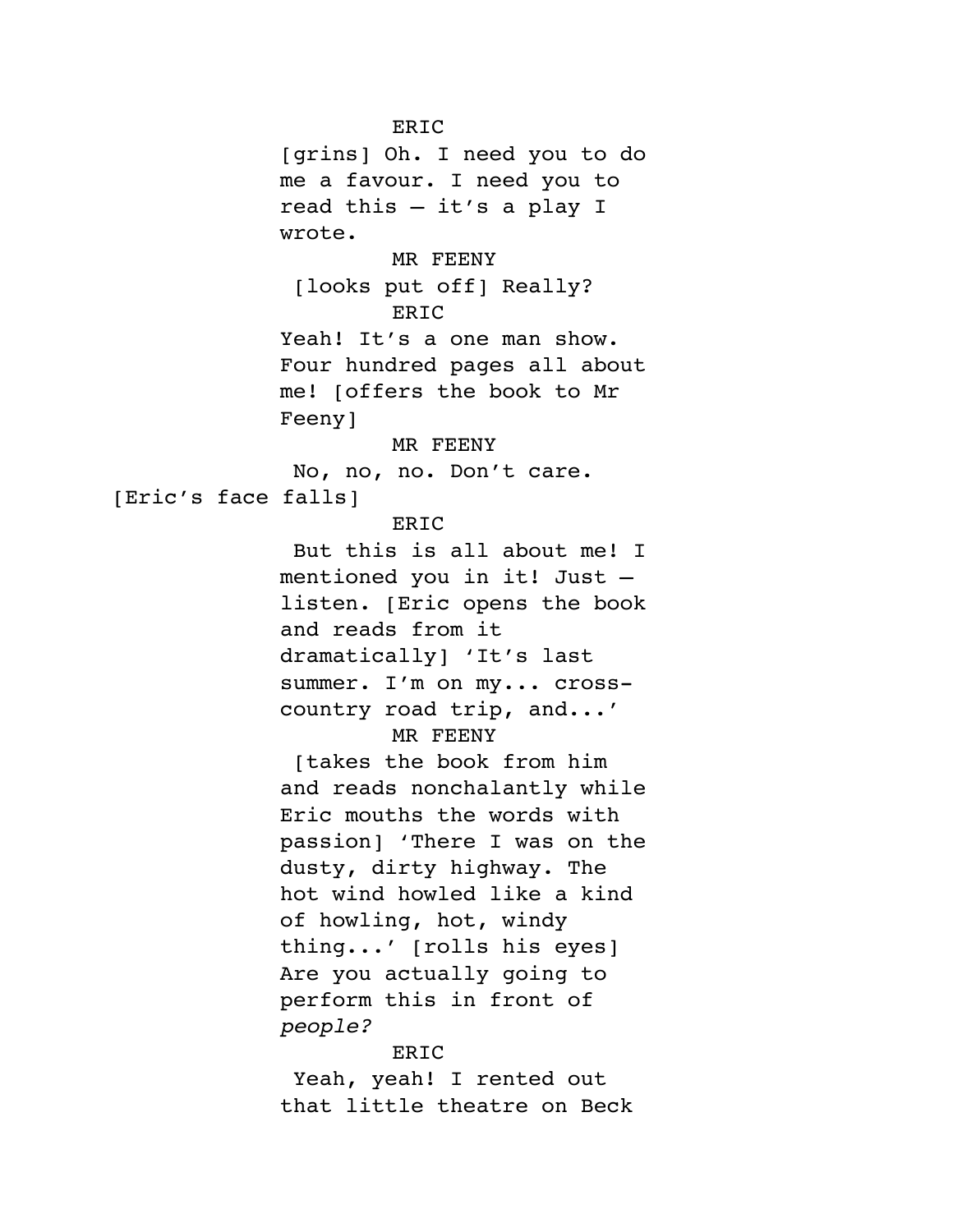Street. You know, the one right above the bowling alley? [Mr Feeny nods] That reminds me. [Eric takes a ticket from his pocket and hands it to Mr Feeny] I'd like you to have this complimentary ticket.

### MR FEENY

 [takes it reluctantly] Ah! Gee.

### ERIC

Oh yeah, another thing. If you have any friends that are, like, play... types... if you could do me a favour and maybe sell fifty or a hundred of these...? [takes a wad of tickets from his pocket and gives them to Mr Feeny with a grin] I'd really appreciate it! MR FEENY

[looks down at the ticket] Thirty dollars each?!

# ERIC

Yeah well [leans in conspiratorially] the matinee's twenty-two fifty, but between you and me I kind of pulled back on my performance a little bit.

### MR FEENY

 [slowly] Well... I can see you've thought this through, so... best of luck and er... [shakes his head] wow.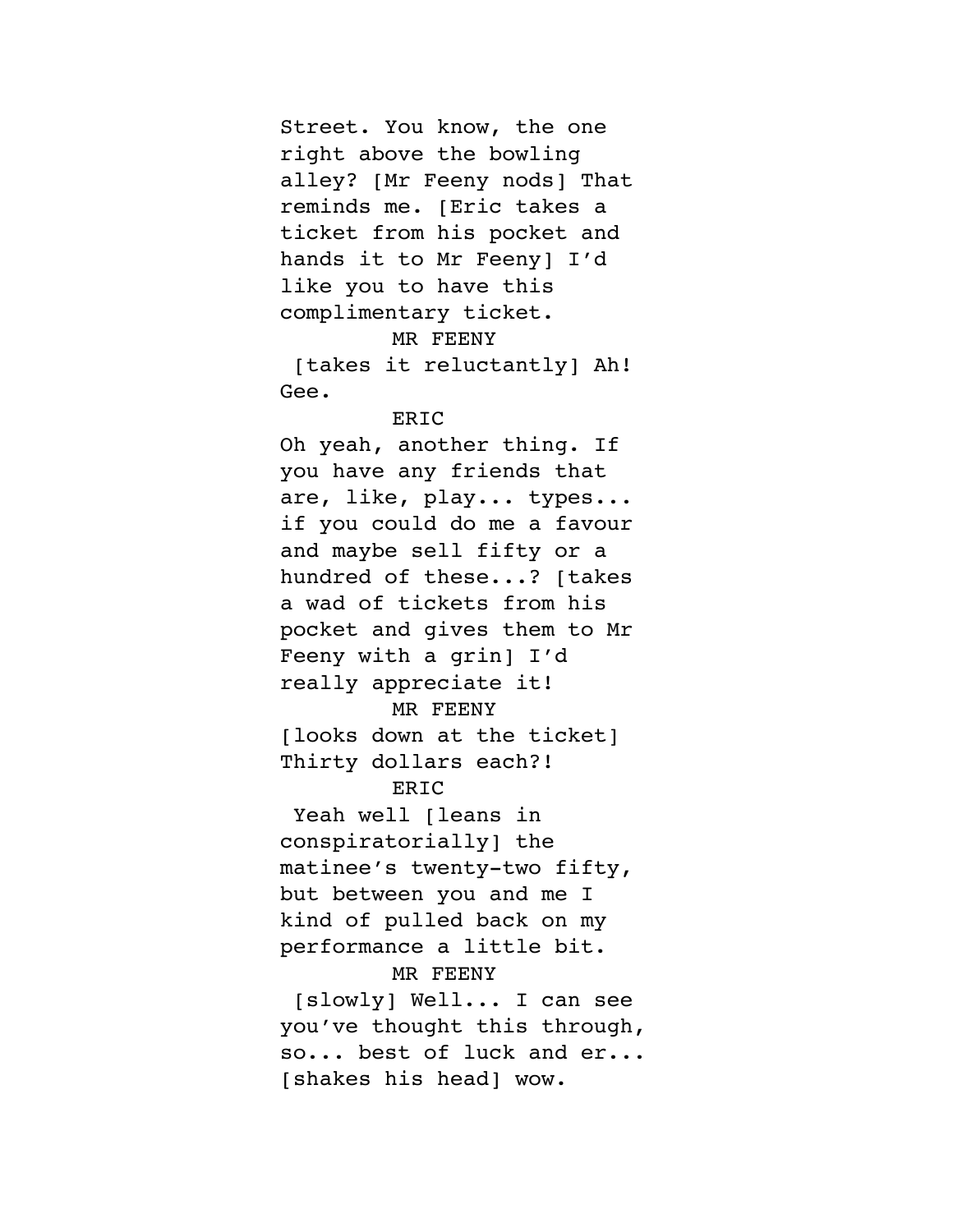[Mr Feeny leaves; Eric grins and waves, then goes back into the house.] **[The Matthews' kitchen, later that evening; Cory is in the kitchen, wearing an apron and oven gloves, and removing something from the oven. His parents walk in with the impression that Cory is cooking for Topanga.]**

#### AT.AN

Ooh, company, huh?

### AMY

 Aw it's so adorable, he's been at it all afternoon! Honey, do you need some help?

# **CORY**

 Mom, I said dinner was at 6:30 sharp. Here it is, 7:02, and nowhere to be seen.

[Topanga knocks on the back door and enters carrying a pie]

> ALAN There she is! Everything's ok.

### AMY

 Topanga, you have no idea how much he loves you. [smiles fondly]

ALAN

 We'll just get out of your way... [drags Cory's mum to the living room leaving Cory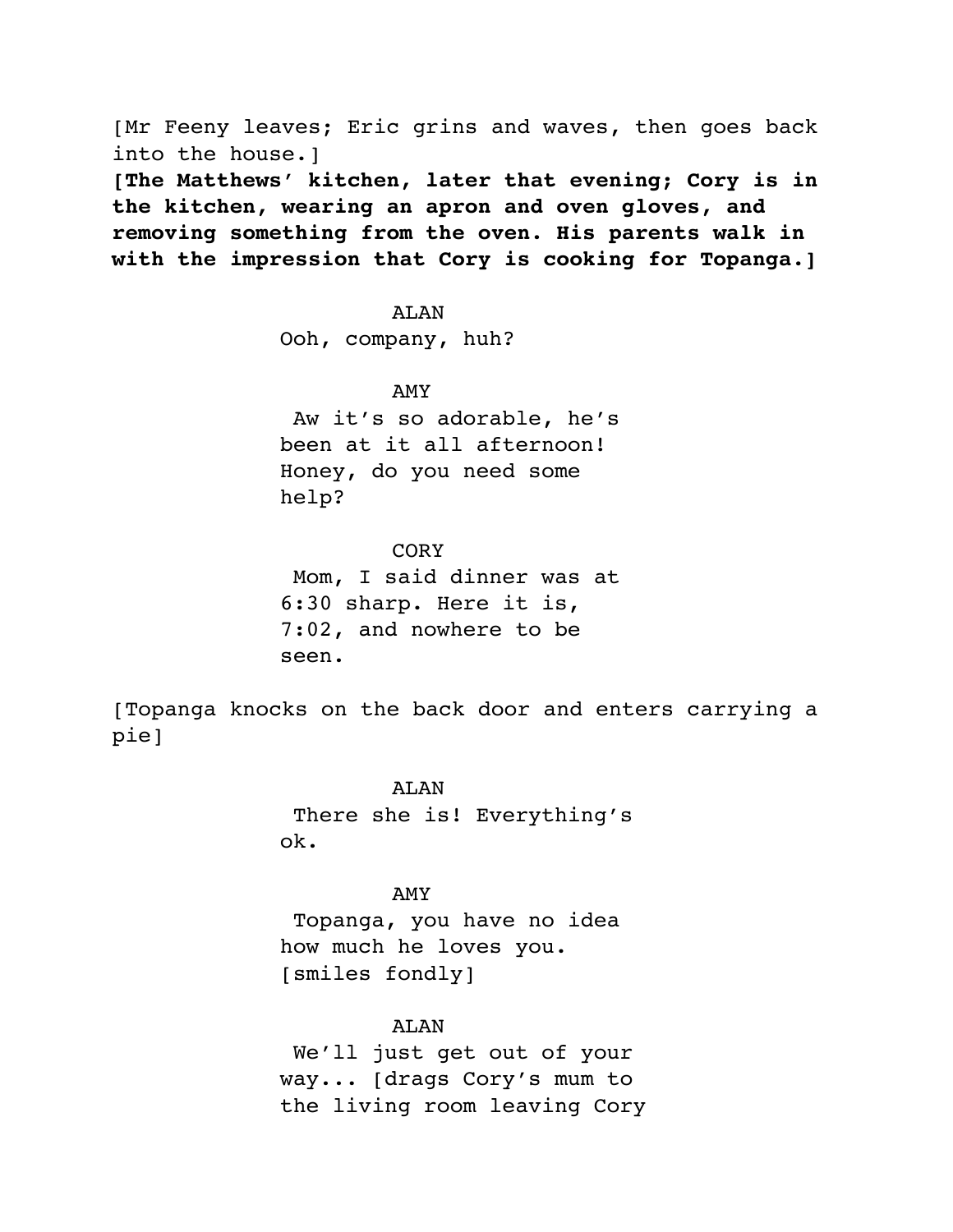and Topanga alone in the kitchen]

### TOPANGA

 Sorry I'm late, Cory, the pie took forever and I wanted it to be perfect for your big dinner tonight.

# CORY

[smiles] Thanks... but I'm afraid we've both wasted our time.

# TOPANGA

He'll show up!

### CORY

Yeah, he'll show up. In the meantime I'll just stick my beef brochettes back in the oven until they're RUINED!

Cory throws his apron onto the floor

### TOPANGA

[sympathetically] Look, Cory, I've got to go and have dinner with my parents, and you have got to lighten up, Mister.

[Phone rings. Cory looks at it but doesn't move.]

### TOPANGA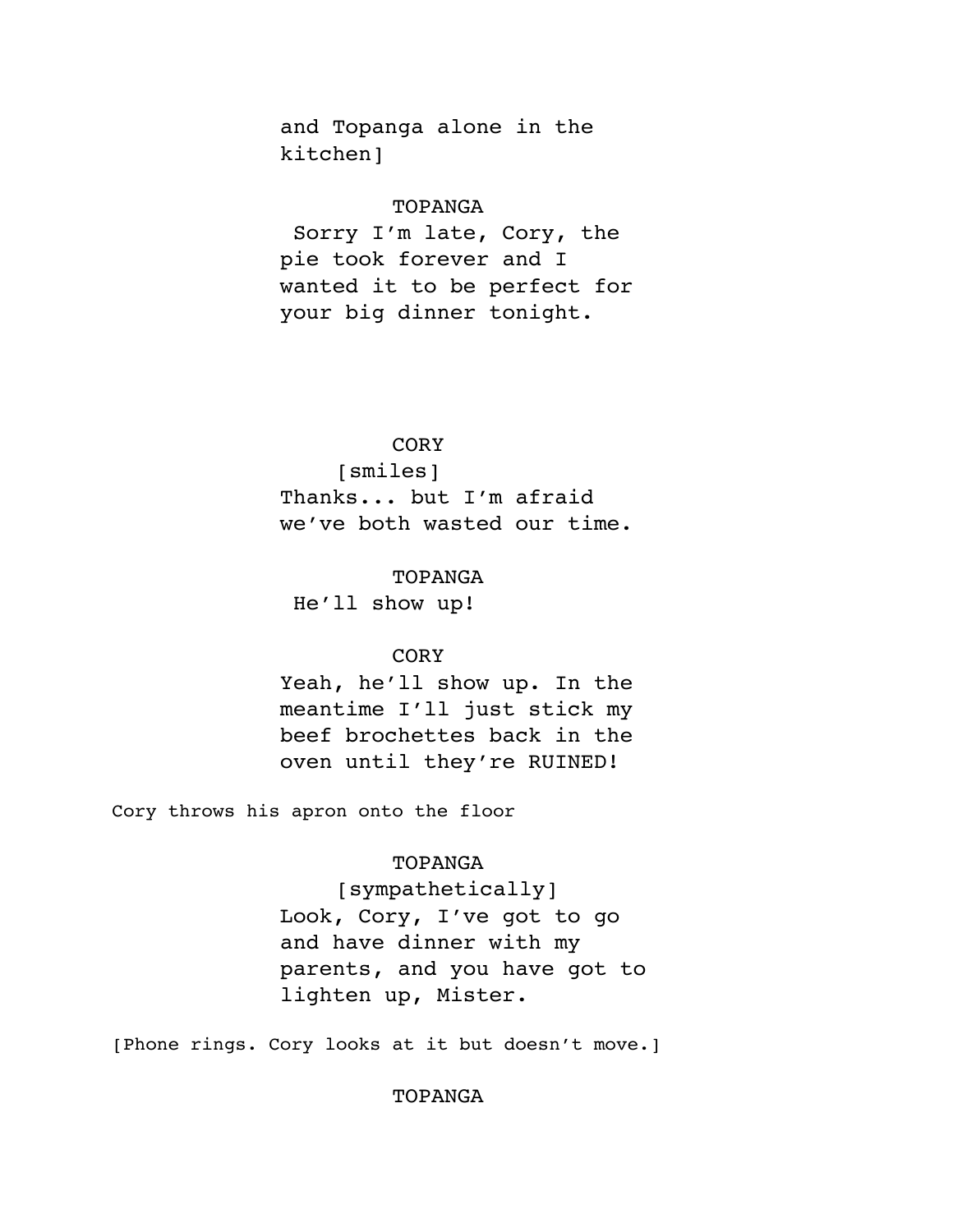Aren't you going to get that?

# **CORY**

Oh let him worry for a change!

[Topanga grins and crosses her arms; the phone keeps ringing and Cory is practically bouncing to stop himself from answering the phone]

### **CORY**

 Oh, who am I kidding?! [picks up the phone and takes a deep breath] Hello?

SHAWN

[clearly dressed for tennis] It's me.

[Pause]

SHAWN

Look, uh...

**CORY** You're not coming.

### SHAWN

I just can't make it tonight, man.

# **CORY**

I see!

SHAWN Is that ok?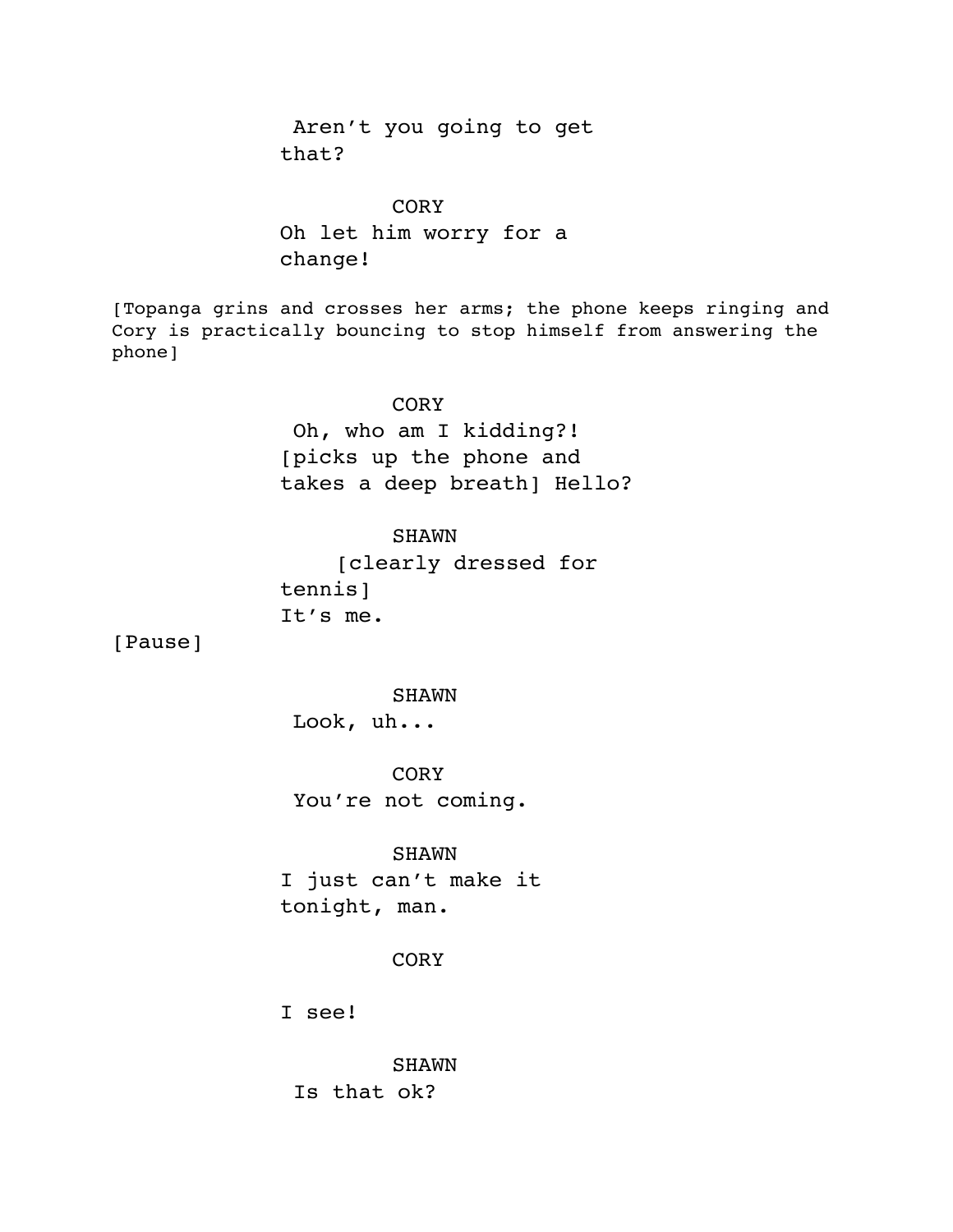# CORY

Well! If you're asking me am I hurt – no. I'm not... hurt...

# SHAWN

 It's just that Jennifer invited me to her Country Club.

# **CORY**

 And you couldn't very well tell her you were having dinner with me?

# **SHAWN**

Cory, she found my box of cinnabun receipts...

# CORY

I told you to burn those!

# SHAWN

I couldn't! And now she won't let me out of her sight!

# JENNIFER

[off-screen] Shawn! A court's open!

# SHAWN

Look, I gotta go.

[Pause]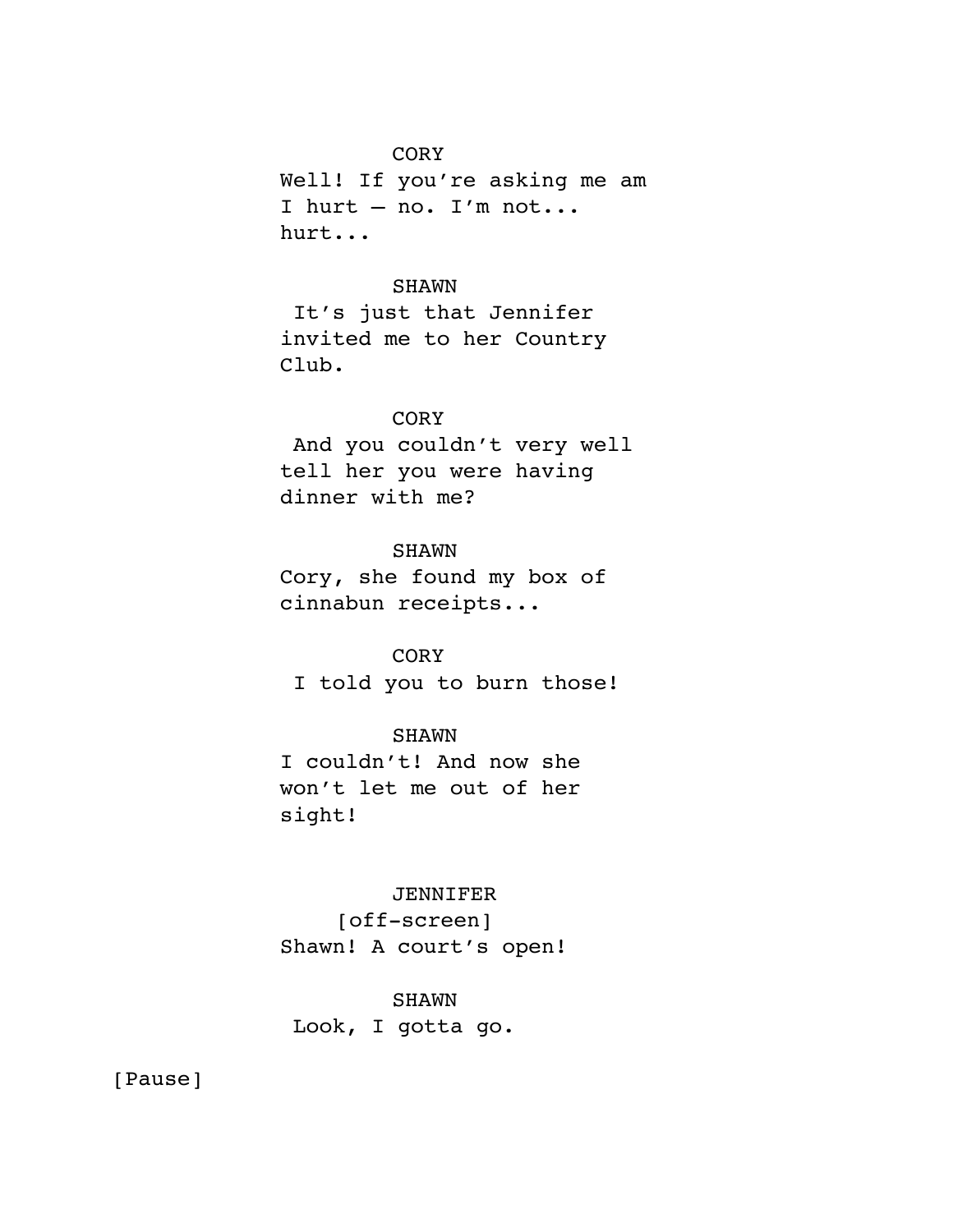#### SHAWN

I'm sorry...

### **CORY**

 I'm... sorry too. But I'm not hurt!

[Both go to put the phone down, then quickly pick it up again to see if the other one is still on the line. Both are silent, though, and they replace the receivers, again, disappointed.]

#### **CORY**

[to Topanga] He doesn't even like tennis!

#### TOPANGA

Cory, look at yourself, you're a wreck! [takes his hand]

### **CORY**

Don't you see, Topanga, Shawn doesn't need me anymore! He's got Jennifer now.

#### TOPANGA

Look, Cory, when you and I first started going out, I never kept you from seeing Shawn because I understand that there's something about a best friend that no one can replace.

> CORY [smiles]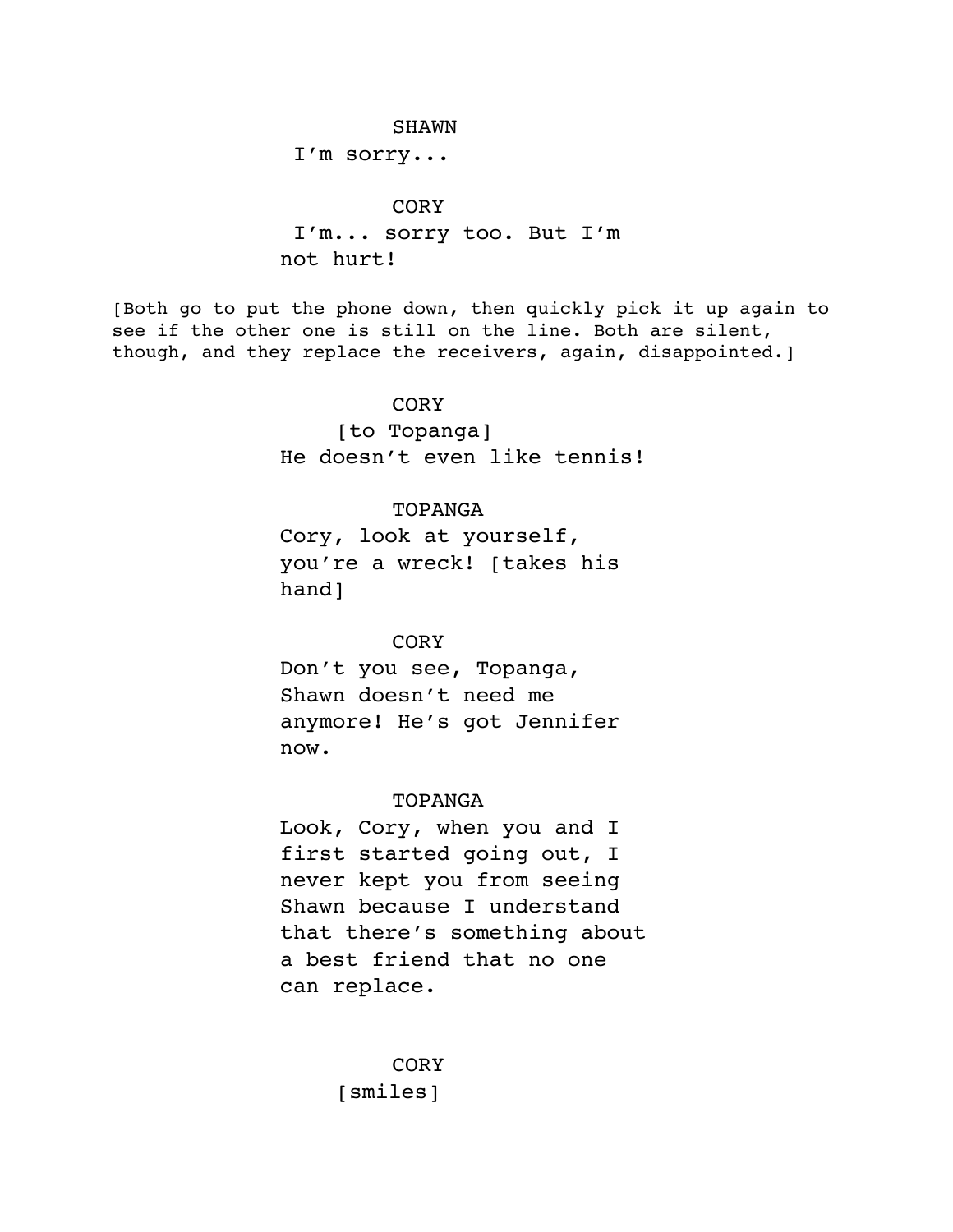You understood that?

# TOPANGA

Of course! Why would I spend the entire day baking a pie that I know I'm never going to eat?

## CORY

 Because you're a sweet girl...

# TOPANGA

And Shawn deserves a sweet girl too. A girl who understands that a best friend is part of who you are, and if she doesn't accept your best friend then she's really not accepting you.

### **CORY**

Yeah! So, what do you think I should do?

### TOPANGA

I think you should forget about dinner here, clean up the kitchen, and in about an hour go have dinner at Chubbies.

CORY

Why?

TOPANGA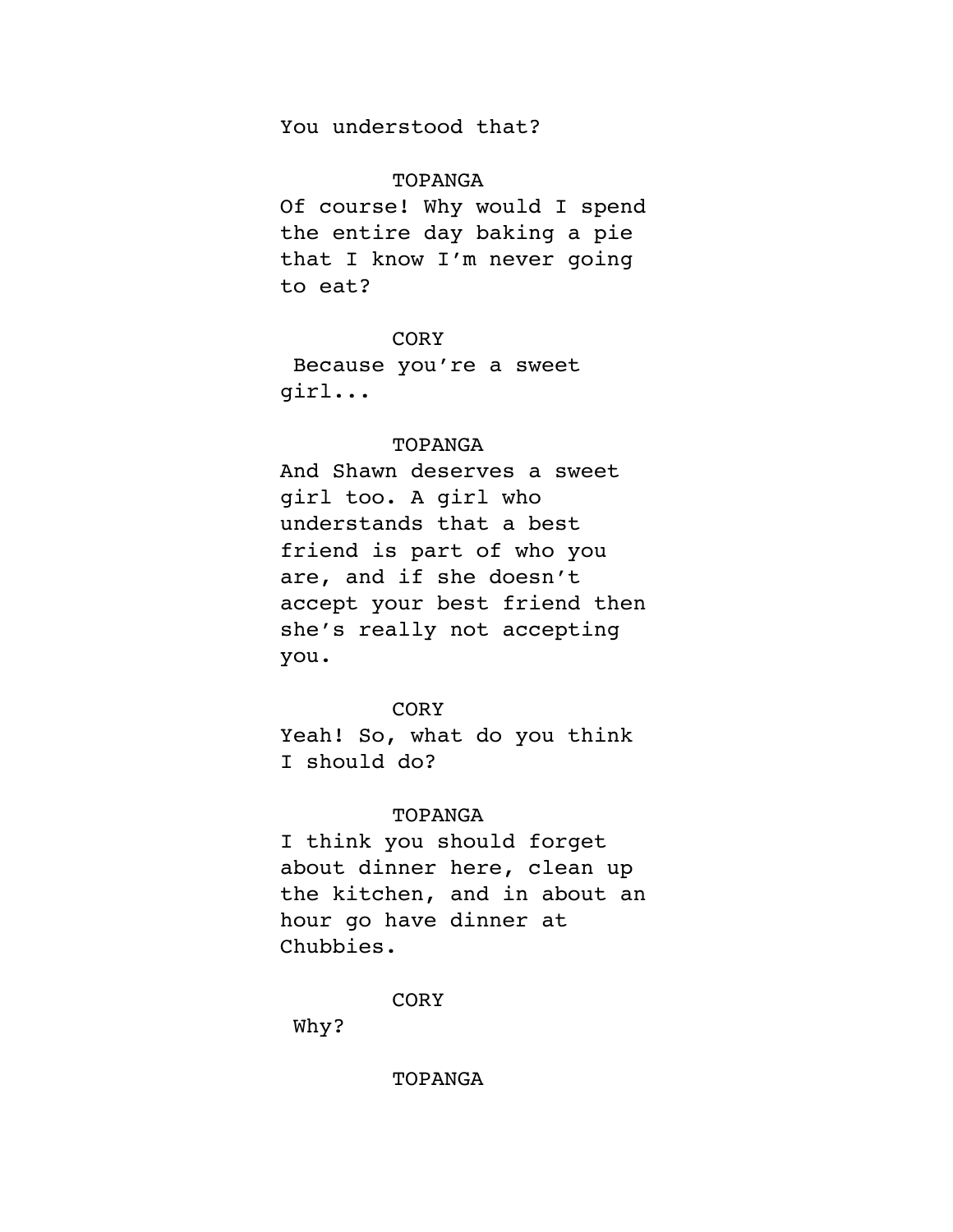In about an hour. [smiles and leaves]

**On stage, where a spotlight shows Eric sitting on a stool in the middle of the stage, wearing black with his head hidden inside his sweater. His voice is muffled.**

#### ERIC

 June 24th... 1978... I... am... born... Sadat and Begin win the Nobel Prize... John Paul Eye-Eye is elected the new Pope... and a new dance craze... sweeps the nation... [presses a button on a nearby stereo; disco music plays and a disco ball is lowered from the ceiling as Eric strikes the Saturday Night Fever pose] Remember? *Remember?*

[Members of the audience get up and leave.]

#### **ERIC**

 1984, I poo-poo on a bus. [pauses] Nobody likes me.

[Alan, Amy and Mr Feeny slouch in their seats and nod off to asleep]

---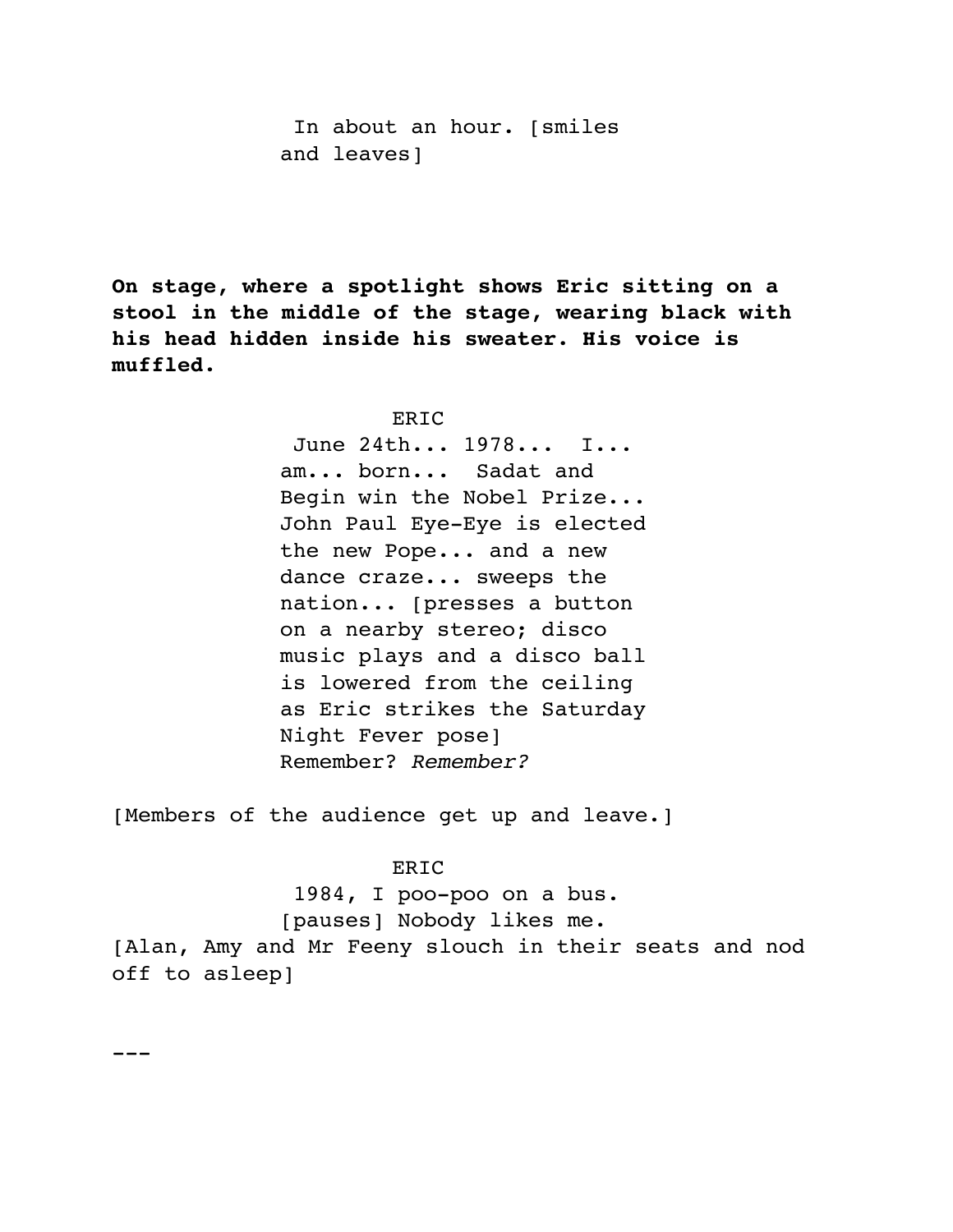**[The back room at Chubbies, by the pool table. Shawn enters still in his tennis gear, and finds Topanga waiting for him.]**

#### SHAWN

 Topanga? You, uh, wanted to see me?

### TOPANGA

No. Actually there's somebody else who wanted to see you.

[Cory enters sheepishly. Topanga grins, amused, as Shawn and Cory approach each other looking nervous]

### TOPANGA

 Well I know you two don't get to see each other that often anymore, so I'll just wait outside.

[Topanga leaves]

SHAWN [smiles] Some girlfriend.

# **CORY**

[smiles back] I've always thought so.

### SHAWN

 So... [gestures to the pool table] Shoot some stick?

CORY [nods] I'll rack.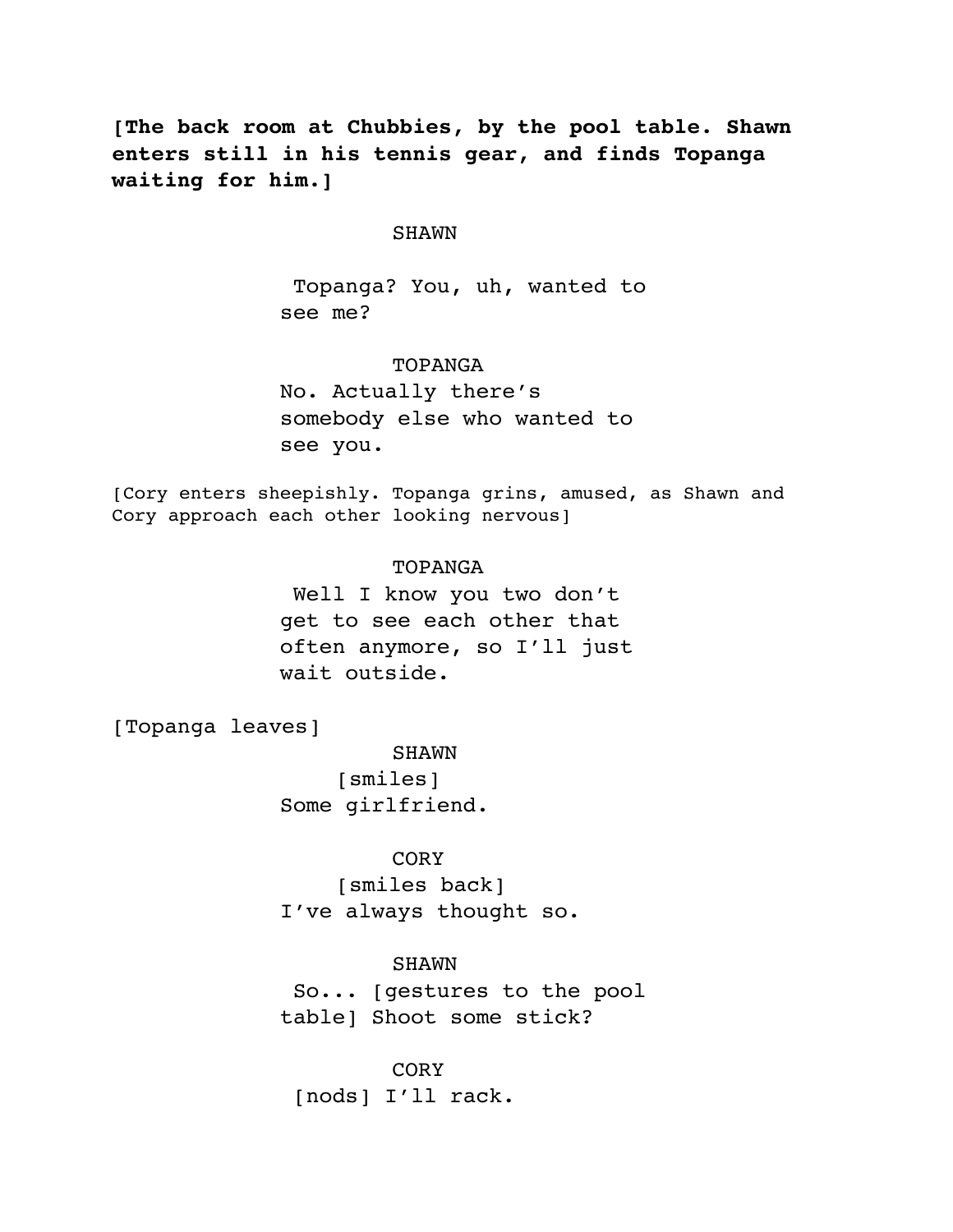# **SHAWN**

I'll break.

# **CORY**

 [sets up the table] Y'know. Shawn... we used to be able to play a game of pool without the spectre of the wicked witch of the west hanging over us.

# **CORY**

Not that I'm saying your girlfriend is a wicked witch or anything...

# SHAWN

 No. No, of course not. [watches Cory chalk the end of his own cue]

### CORY:

Look, if you're going out with this girl, then... there's gotta be something real nice about her. [smiles] And I just want you to be happy.

#### SHAWN

[smiles back] Thanks. But it's so hard to take you seriously with chalk on your nose.

# CORY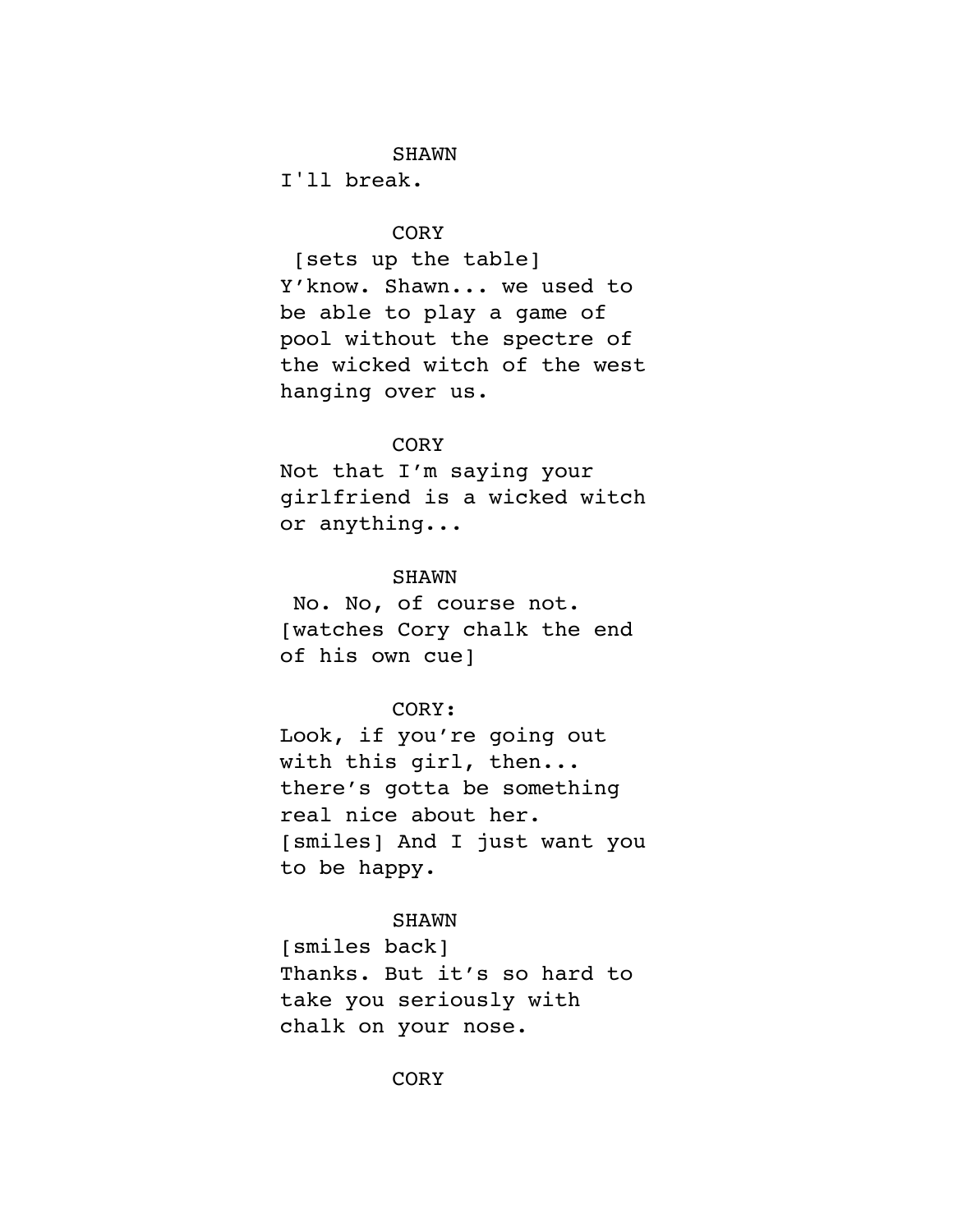Oh! [rubs his nose] Did I get it?

#### SHAWN

#### Nah, let me.

Shawn steps forward and carefully wipes the chalk from Cory's nose just as Jennifer walks in and catches them

# **CORY**

AHHHH!!!!!

#### JENNIFER

 Shawn! [glaring angrily] How could you do this to me?!

#### SHAWN

 No! No no no no no! This isn't Cory! This is – this is cake! [falters] Well, obviously it's not cake. Not the kind of cake you're used to. But – but I can explain!

[Jennifer looks at him sceptically]

### SHAWN

 No, no I can't! Hahaha...... Er. How did you know I was here?

JENNIFER I got an anonymous tip on my cell phone.

**CORY**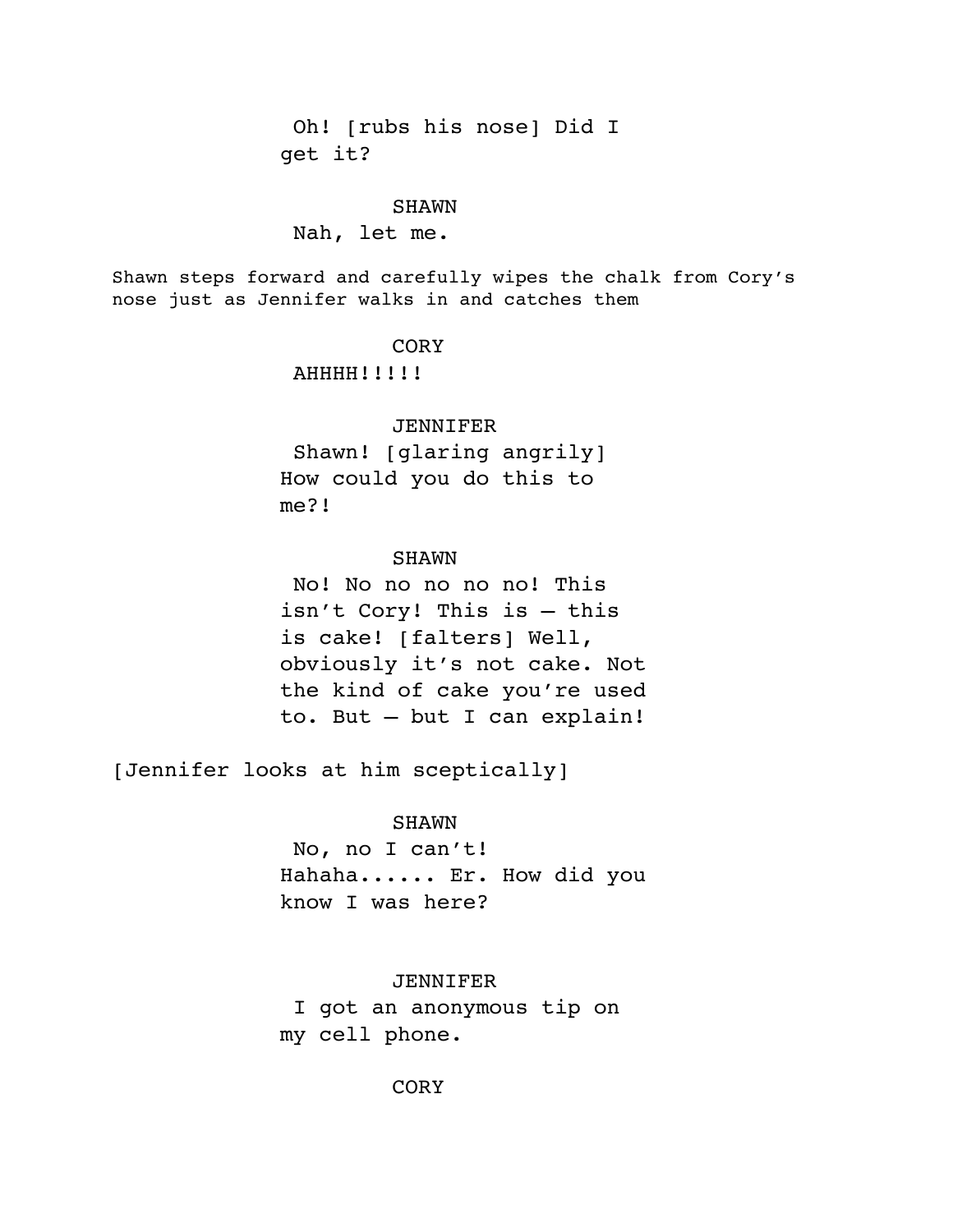But from who? I mean, the only one who knew we were here was... [gasp] ...Topanga!

### TOPANGA

 [enters dramatically] Yes! Twas I who made the call!

CORY

But why??

## TOPANGA

 It's time she knew. That's right, Jennifer. Cory and Shawn have kept their relationship alive despite your EVIL attempt to keep them apart! Because in the end, Jennifer, true friendship is stronger than the lure of a cheap kiss.

# TOPANGA

 Hey! I'm talking to you up there!

### JENNIFER

[turns to face Shawn] So even though you swore you wouldn't, you've been sneaking behind my back to see *him!*.

SHAWN [sheepishly] Yeah, I have.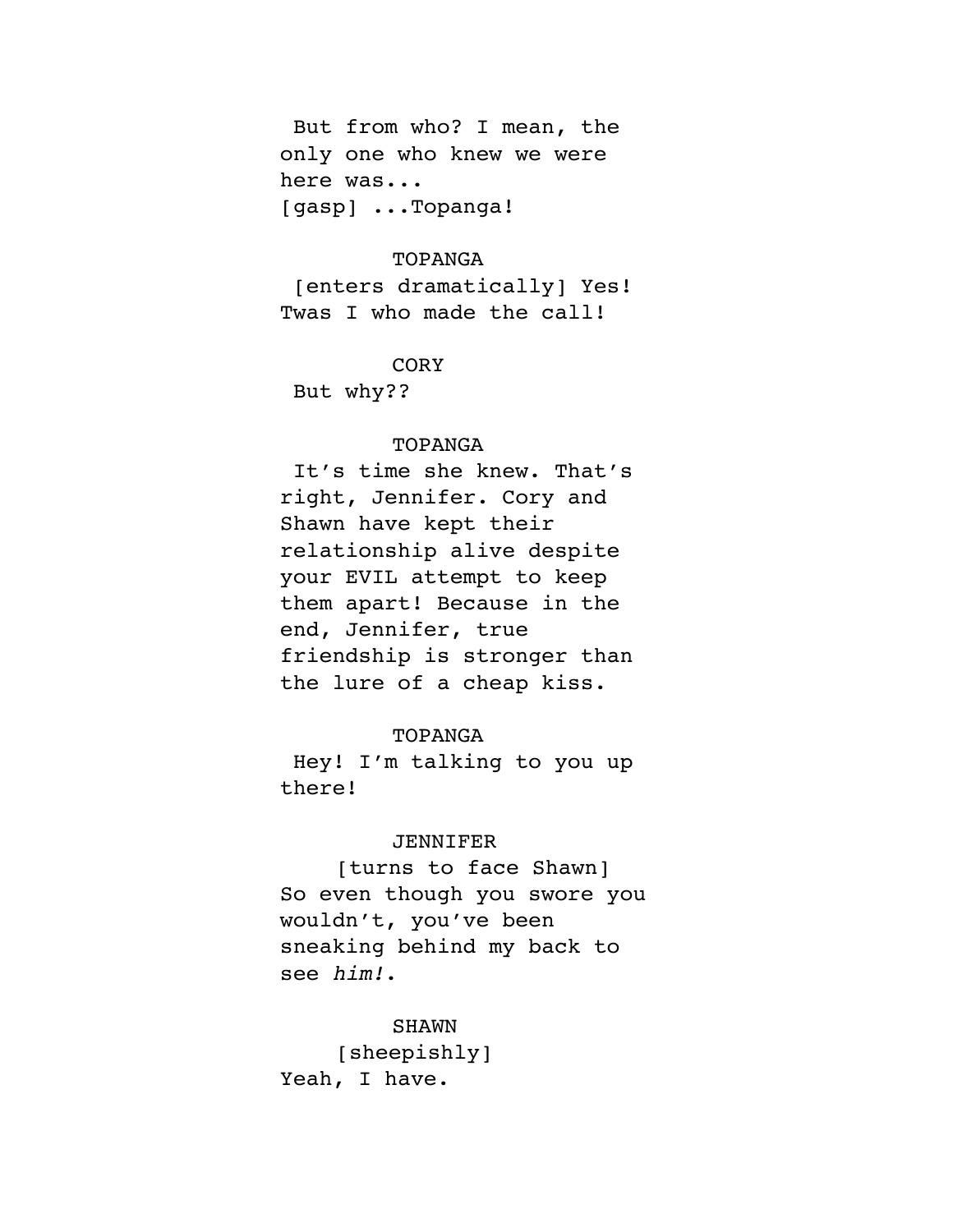#### JENNIFER:

Ugh, I don't have time for this. I'm giving you an ultimatum. It's him, or it's... [grabs Shawn and kisses him seductively] ...me.

### SHAWN

[breathless, turns to Cory] Ok, what've you got? **CORY** [shrugs] I can't top that. [begins to walk away]

### SHAWN

Wait, wait, wait. Hold on. [To Jennifer] Look, Cory's my friend, ok? And so is Topanga. Now if you can't be friends with my friends, then I'm not so sure I want to be friends with you.

[Jennifer crosses her arms with a haughty expression]

SHAWN We can still kiss...?

# JENNIFER

Consider yourself dumped, Shawn.

[Shawn doesn't flinch]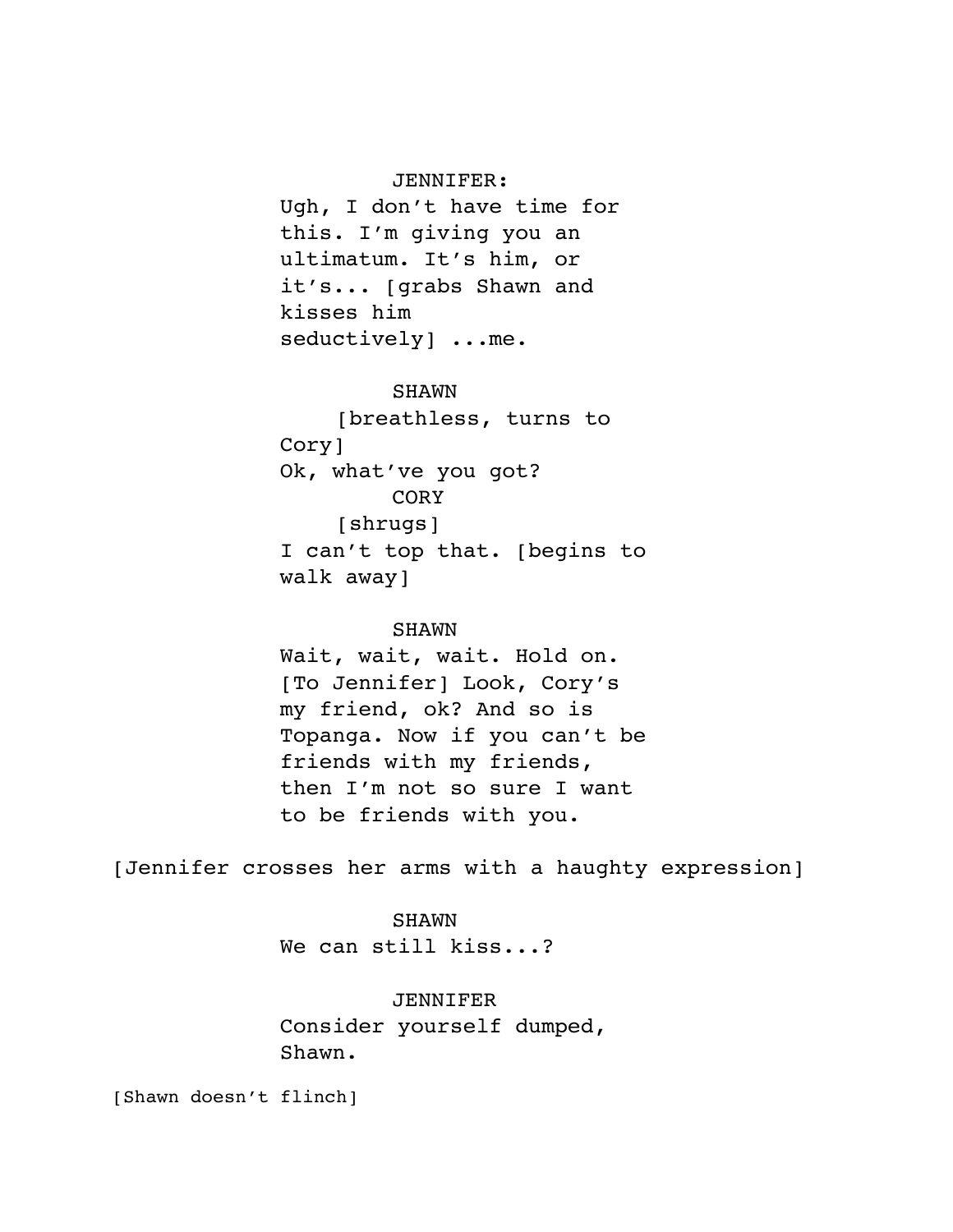#### JENNIFER

Did you hear me? I said you're dumped!

### SHAWN

Doesn't bother me this time, Jennifer. [stands beside Cory and puts an arm around his shoulder] Because this time I'm getting more than I'm losing.

### JENNIFER

Well, I hope you'll be... very happy together. [marches off]

Cory stands between Shawn and Topanga and puts his arms around them both]

# **CORY**

Well, gang, things are finally back to normal. No more secrets, no more lies, no more sneaking around.

#### SHAWN

 Yep! We can do whatever we want to do together, whenever we want to do it. [All stand grinning at each other]

## **CORY**

So! Haha, what do you wanna do?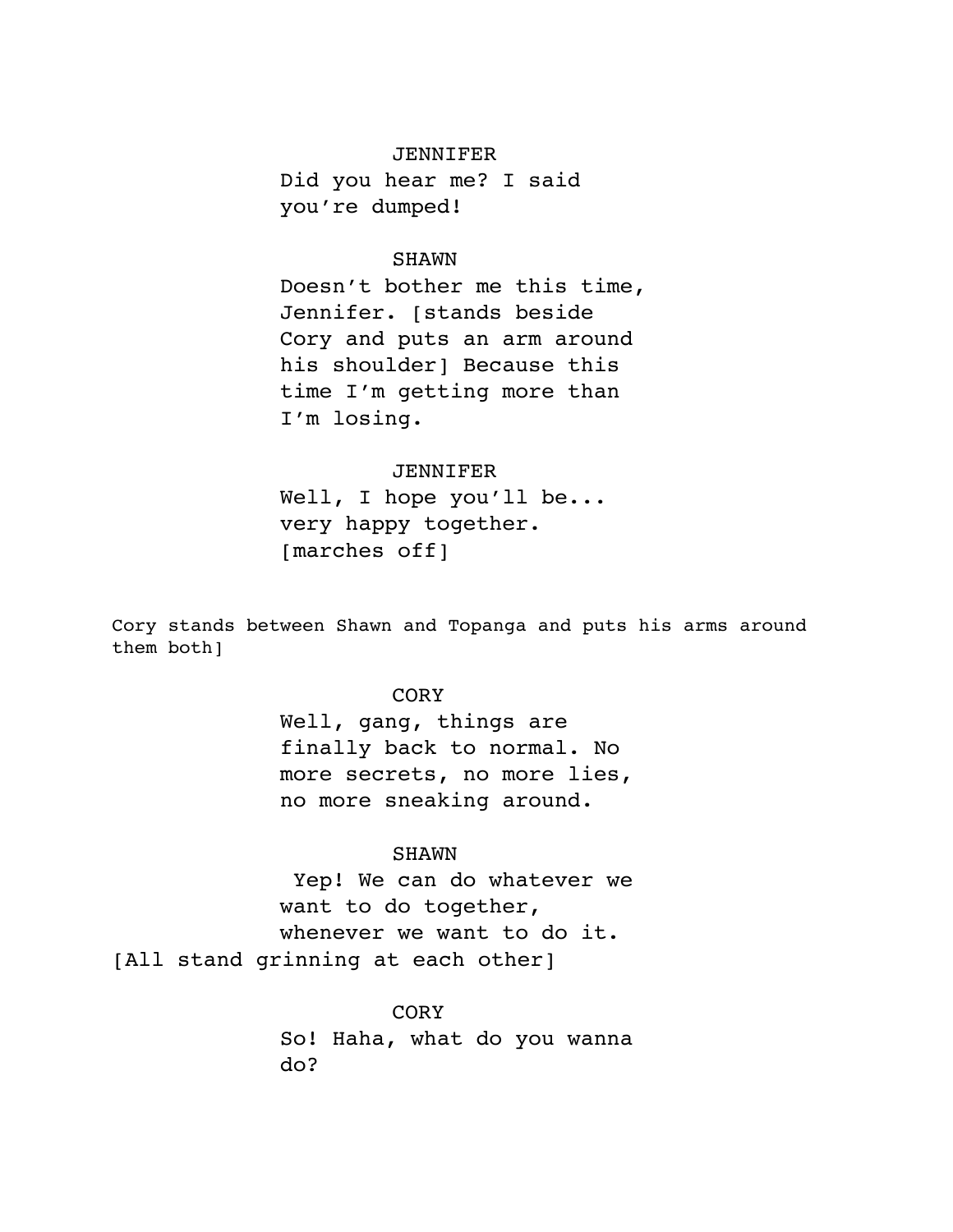SHAWN I dunno, what do you wanna do?

CORY [pause] See ya at school?

**SHAWN**  Yeah, ok! I'll see you at school.

### **CORY**

Ok!

[Both walk off in opposite directions leaving Topanga standing bemused; she smiles and claps her hands together triumphantly]

 $-$ 

**[Back at the theatre, Eric is still in the midst of his performance.]**

> ERIC I'm eighteen... and at a crossroads in my life... [stands up] ... crossroads... [points bizarrely with four fingers] ...transition...

[Camera cuts to Alan and Amy in the audience; the latter is asleep while Alan taps himself maddeningly on the head with his hand]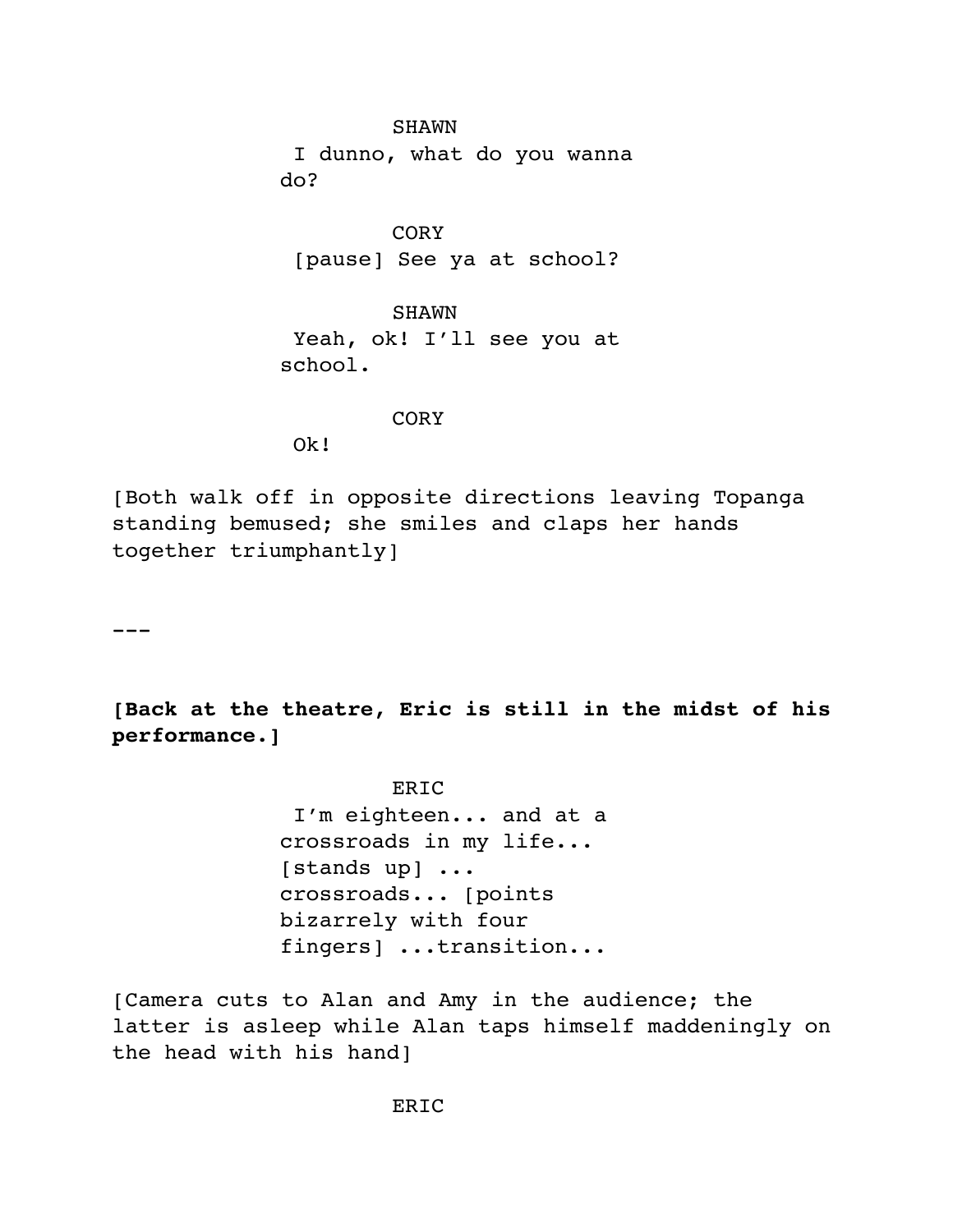I am now five again! Kindergarten. And I don't know which cubby is mine! [pause] Crossroads... [walks to the side of the stage] ...naptime.

[Camera cuts back to the audience; Mr Matthews is still hitting himself on the head in boredom. Eric sits back on his stool and the spotlight reveals Mr Feeny sitting on a stool next to him]

> MR FEENY [cheerfully] How ya doing?

# ERIC

 [gloomy] Mr Feeny... why'd I expect anybody to come and hear me talk about my life? My life is meaningless. I mean, look at this, my own parents are sleeping through it!

MR FEENY

Eric, in the play of your life, all your great scenes lie ahead of you.

### ERIC

[brightens up a bit] So you're saying in thirty or forty years, I could write a play that you'd wanna come and see?

### MR FEENY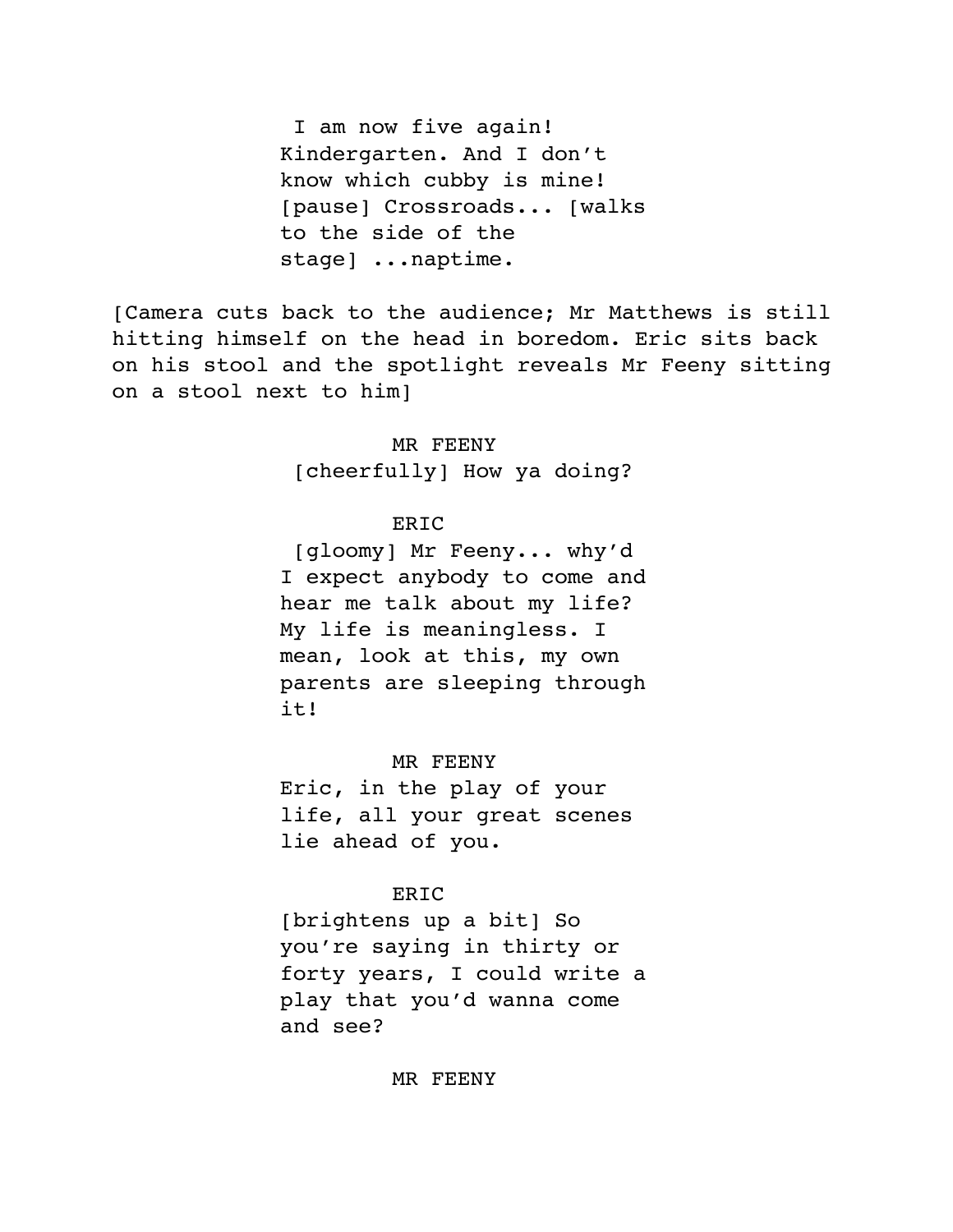No, tonight pretty much killed any interest I had before.

# ERIC

 [nods] Mr Feeny – you know everything – where does my life go from here?

### MR FEENY

 Well now, you have passion, you have drive... you certainly have guts. [Eric smiles] I frankly can't wait to see what happens to you.

# **ERIC**

So you're not going to tell me to give up my life as an actor and go get a college education?

### MR FEENY

 Eric, I told you to get a college education ten thousand times! I don't have to tell you anymore.

# **ERIC**

 Mm, what about my life as an actor?

### MR FEENY

[looks away and thinks] Get a college education.